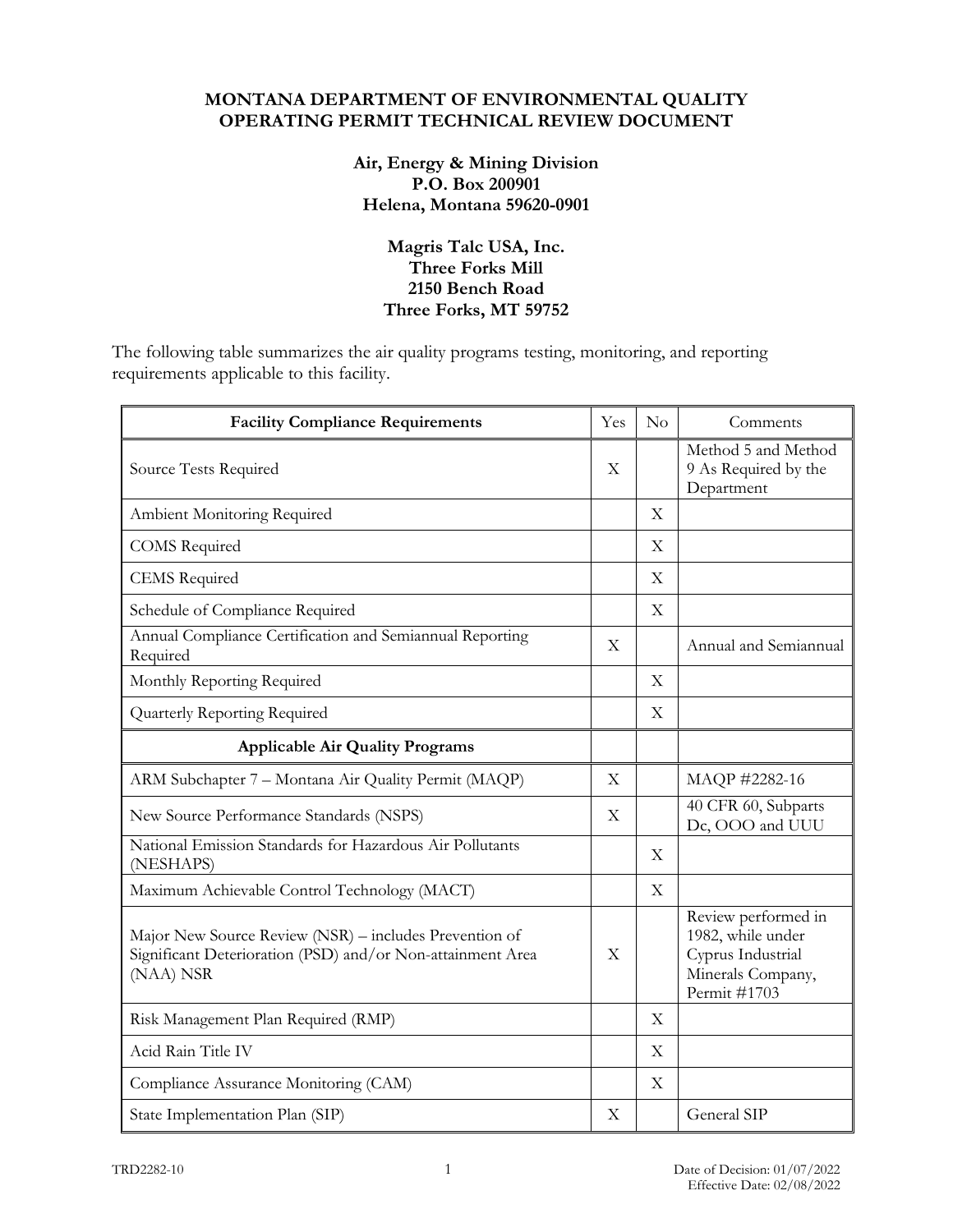# TABLE OF CONTENTS

| A.             |  |
|----------------|--|
| B <sub>1</sub> |  |
| $C_{\cdot}$    |  |
| D.             |  |
| E.             |  |
| F.             |  |
|                |  |
| $A_{\cdot}$    |  |
| <b>B.</b>      |  |
| C.             |  |
|                |  |
| $A_{\cdot}$    |  |
| <b>B.</b>      |  |
| $C_{\cdot}$    |  |
| D.             |  |
| E.             |  |
| F.             |  |
| G.             |  |
|                |  |
|                |  |
| A.             |  |
| <b>B.</b>      |  |
| $C_{\cdot}$    |  |
| D.             |  |
| E.             |  |
| F.             |  |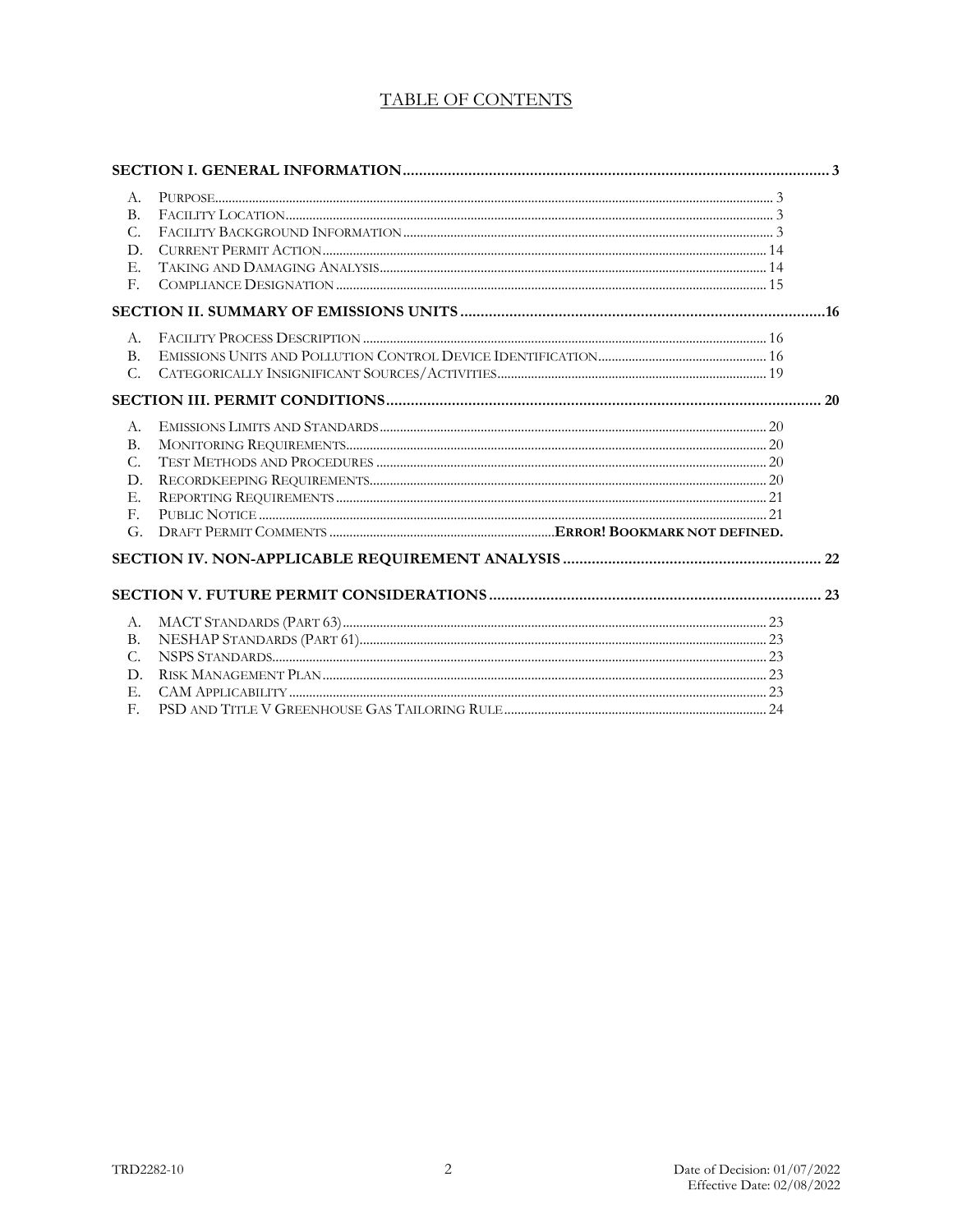### **SECTION I. GENERAL INFORMATION**

# **A. Purpose**

This document establishes the basis for the decisions made regarding the applicable requirements, monitoring plan, and compliance status of emissions units affected by the operating permit proposed for this facility. The document is intended for reference during review of the proposed permit by the Environmental Protection Agency (EPA) and the public. It is also intended to provide background information not included in the operating permit and to document issues that may become important during modifications or renewals of the permit. Conclusions in this document are based on information provided in the original application submitted by Luzenac America, Inc. (Luzenac) and following submittals, including May 20, 2003, November 19, 2004, February 13, 2007, November 13, 2007, September 22, 2008, and March 25, 2010. The facility is now owned by Magris Talc USA, Inc. (Magris Talc) which provided relevant submittals on November 14, 2011 and January 25, 2016. Magris Talc submitted an Administrative Amendment Name Change on January 21, 2021 as well as a Operating Permit renewal application on February 22, 2021.

### **B. Facility Location**

Magris Talc's Three Forks Mill is located on Bench Road, which is just south of the town of Three Forks, Montana. The legal description of the site is in the Northwest  $\frac{1}{4}$  of Section 36, Township 2 North, Range 1 East, Gallatin County, MT.

#### **C. Facility Background Information**  Montana Air Quality Permit (MAQP) History

**MAQP #142-080270** was issued to United Sierra Division, Cyprus Mines Corporation on June 3, 1970, for two bag type dust collectors.

**MAQP #188-090670** was issued to United Sierra Division on June 8, 1970, for the reject processing Bauer Mill with Flex-Kleen Model 84FK-80 dust collector.

**MAQP #673-121973** was issued to United Sierra Division on September 19, 1973, for the talc plant modernization and expansion.

**MAQP #1519** was issued on November 13, 1980, to Cyprus Industrial Minerals Company for a Mikro Pulsaire Dust Collector and Bin Vent Collector. The permit also covered CMV Silo #1, CMV Silo #2, JS-30 Classifier #1, JS-30 Classifier #2, Reclaiming Material Dust Collector, Bulk Loading-Trucks and Bulk Loading-Railcars. This permit application identified information on 3 dust collectors (letter dated August 21, 1980). Review indicates that a number of these dust collectors were constructed in 1974 as part of the plant modernization and expansion. Some of the dust collectors were constructed prior to 1974.

**MAQP #1703** was issued on August 3, 1982 and modified on November 22, 1983. The permit was issued to Cyprus Industrial Minerals Company for the #1 and #2 ACM Mills, ACM 50-Ton Feed Bin #1, ACM 50 Tons Feed Bin #2, and one major dust collector. The original permit application included nine Vertical Mills, plus related dust collectors, bin vents, and silos; but, on December 14, 1982, the Department of Health – Air Quality Division was notified by Cyprus that the construction project had changed.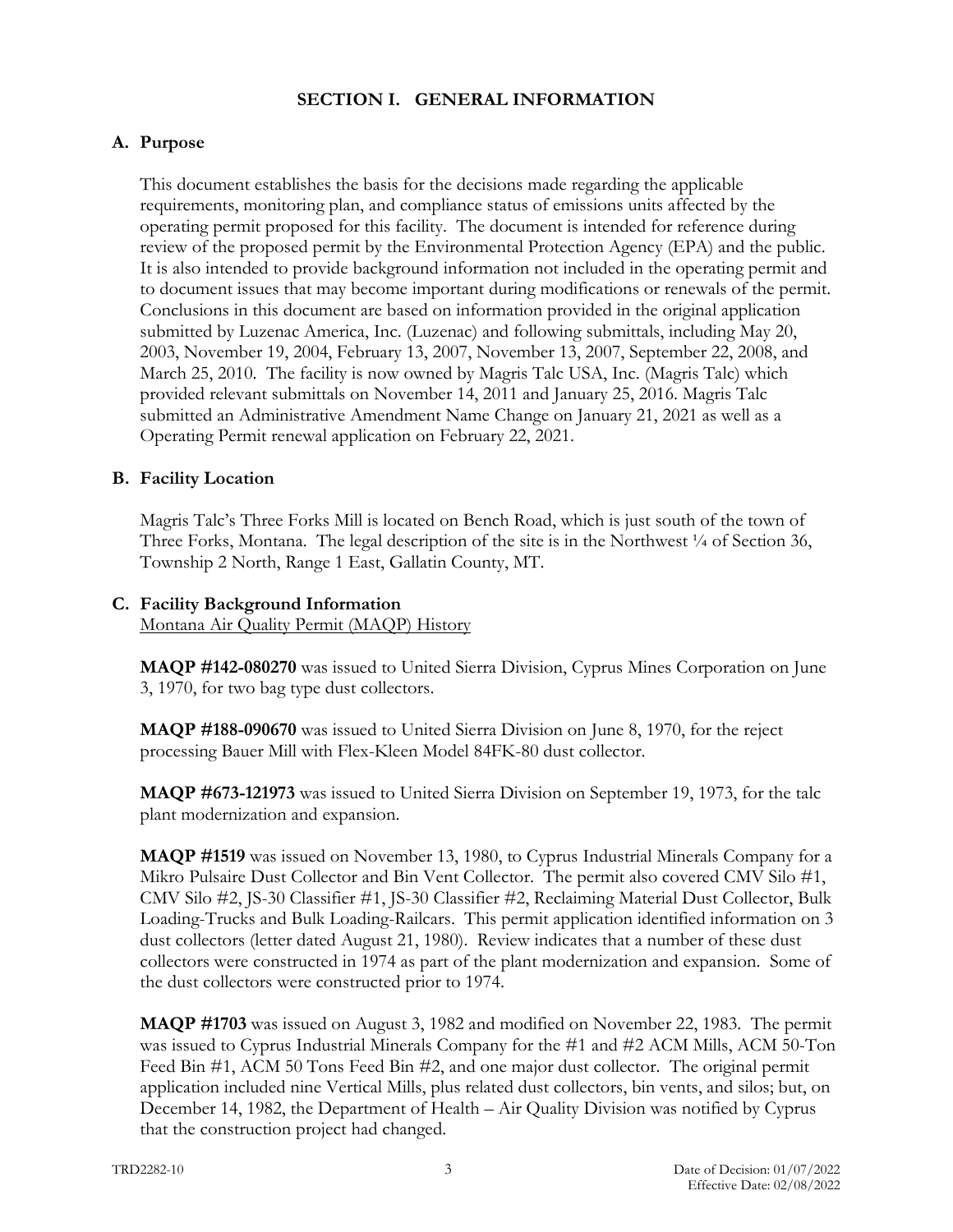**MAQP #2282** was issued on June 19, 1986, to Cyprus Industrial Minerals Company for a new Rail Loadout and Rotary Dryer.

On January 22, 1993, Luzenac requested a name change. On July 1, 1992, Luzenac America, Inc. purchased all properties in Montana previously owned by Cyprus Minerals Company.

**MAQP #2282-01** was issued on September 13, 1994, to allow Luzenac to construct and operate the following equipment:

- **a.** Roller Mill Storage Bin #1 -V1551
- **b.** Roller Mill Storage Bin #2 -V1552
- **c.** Roller Mill Storage Bin #3 -V1553
- **d.** MV Storage Bin #1 -V1501
- **e.** MV Storage Bin #2 -V1502
- **f.** MV Storage Bin #3 -V1503
- **g.** Roller Mill Packer bin -V1554
- **h.** Roller Mill Packers (3)
- **i.** CMV Packer Bin -V1594
- **j.** CMV Packers (3)
- **k.** MV Packer Bin -V1504
- **l.** MV Packers (4)
- **m.** CMV Transfer Conveyor and Bucket Elevator
- **n.** Packaging Room Fugitive dust Control
- **o.** Packaging Conveyors
- **p.** Pelletizer

This new, automated packaging equipment, related feed bins, dust collectors, and fans were used for the filling and pelletizing of 50-pound bags of talc. This equipment was to be used instead of the existing packaging equipment, which had been in operation since the early 1970s. The existing equipment was not removed, but Luzenac did not plan to use it on a regular basis at that time. The change to the packaging system did not affect the production capacity of the plant.

The new automated packaging equipment handled three types of product; Mistron Vapor (fine grind), compacted Mistron Vapor (pelletized), and Roller Mill (coarse grind). Only one system, or product type, can be operated at a given time with the automatic pelletizing line. The emissions from the automatic packaging equipment were calculated at 14.26 ton per year (tpy). The permit review was based on all the equipment operating at the same time for modeling purposes.

The discharge from DC#1520, DC#1590, DC#1584, and DC#1570 is directed back into the packaging room during the winter months to help conserve heating costs. The discharge is ducted to the atmosphere during the summer months. The stack emissions limitations apply at all times and the method of compliance remained the same. The method of compliance with the visible emissions is Method 9 (7% opacity) when the discharge is to atmosphere and Method 22 (0% opacity) when the discharge is directed back into the packaging room. The other discharges are to atmosphere at all times.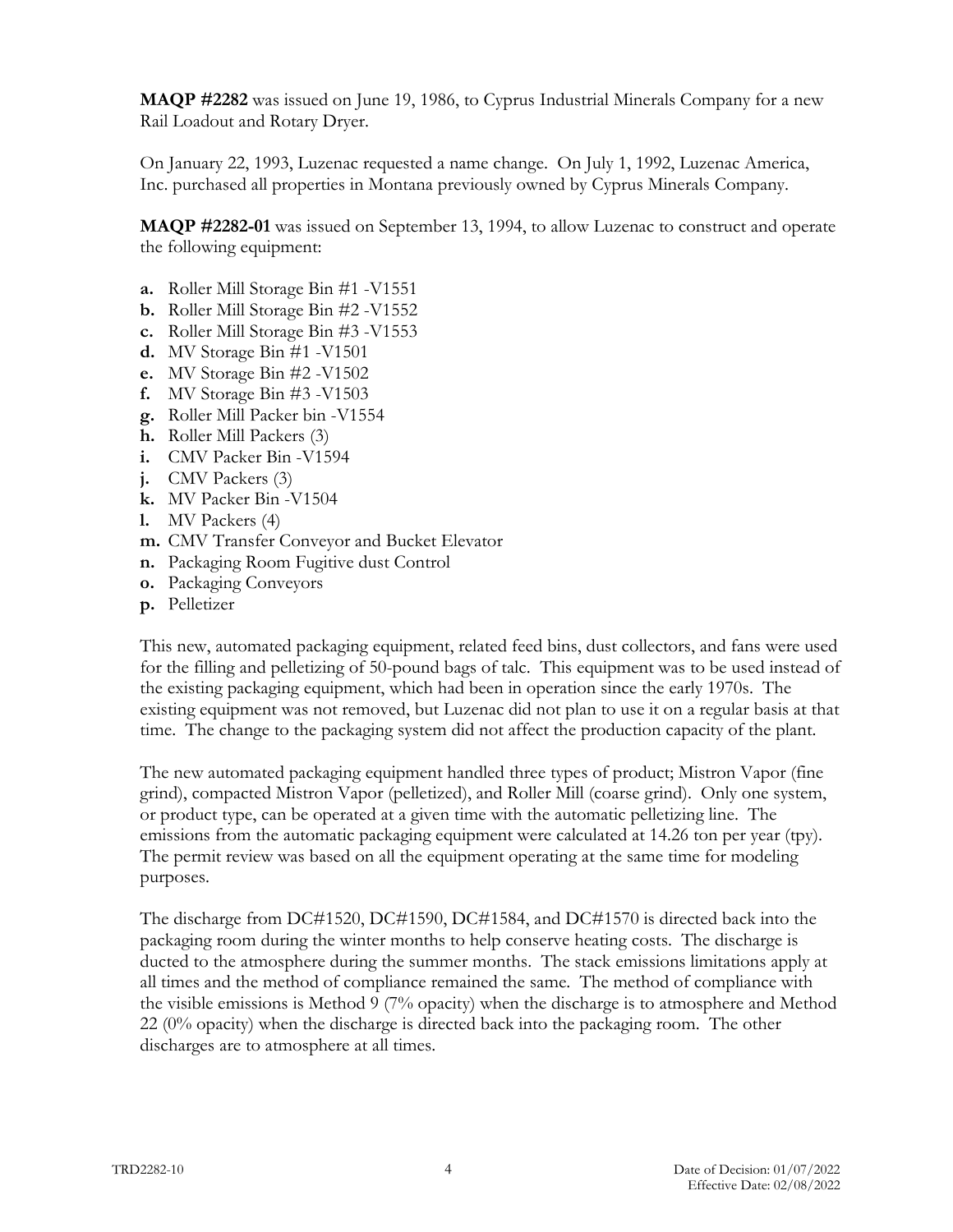The material collected from all of the baghouses will be put back into the process at various points.

**MAQP #2282-02** was issued on October 16, 1994, to construct and install a new 66" Roller Mill feed Bin and 66" Roller Mill System, along with associated fabric filters. Silos #4, #5, #6, and #7, installed in 1983, 1986, 1986, and 1986, respectively, were also permitted. **MAQP #2282-02** replaced MAQP #2282-01.

**MAQP #2282-03** was issued on July 3, 1995. Luzenac proposed to add a third ACM Mill, Feed Bin, and related fabric filter controls to the operation to increase the process rate through the Roller Mill System. Also included in this permitting action was the replacement of existing equipment on the #3 Vacuum Cleanup System. Specifically, a portable HiVack unit was replaced with a MikroPul Reverse Pulse Jet dust collector. This system collects spillage throughout the plant. **MAQP #2282-03** replaced MAQP #2282-02.

**MAQP #2282-04** was issued on September 5, 1998. Luzenac proposed a Product Classifier circuit that consists of a 30-inch air classifier, dust collection system, and two pneumatic conveying system to transport coarse and fine cut powder from the classifier to existing packaging or processing systems. The project also included converting the existing Semi-bulk Bag Fill Bin into the Classifier Feed Bin and changing the baghouse used for the primary and secondary crushers into the baghouse for the Product Classifier. To control emissions from the primary and secondary crusher a new baghouse installation was proposed.

This permit alteration was required because the Potential to Emit (PTE) for the new Product Classifier was greater than 15 tpy. The activities involving the conversion of the Semi-bulk Bag Fill Bin and using a new baghouse on the crushers did not require a permit. The Semi-bulk Bag Fill Bin conversion would not result in an increase in emissions. A baghouse is not required by permit on the crushers; therefore, changing the control equipment on the crushers did not trigger permitting requirements.

The allowable emission from the Product Classifier will result in an emission increase of 3.82 tpy of particulate matter less than 10 microns  $(PM_{10})$ . The Product Classifier is a 40 CFR 60, Subpart OOO affected facility. Testing and reporting requirements for Subpart OOO were included in the permit. **MAQP #2282-04** replaced MAQP #2282-03.

**MAQP #2282-05** was issued on April 14, 1999. Luzenac proposed installation of a new coating system, new storage facilities, and new packaging system. The new coating and packaging systems are to be installed in the former old packaging area of the mill. The new silos are to be constructed immediately to the south of the existing silos.

Talc will be coated with Amino-Silane in the coating system. Equipment in the coating system included the FEM Holding Tank, Coating System Feed Bin, Loss-in-Weight Feeder, Turbulizer, and Ward Mill. Particulate emissions from the coating system are to be controlled by a baghouse. Amino-Silane will be pumped into the turbulizer and mixed with talc. After the coating process, the material will be pneumatically conveyed to storage silos CB Tank #1 [now referred to as the Coated Holding Tank] and CB Tank #2. Particulate emissions will be controlled by a baghouse on each tank. Volatile organic compound (VOC) emissions from the coating process will occur primarily in the CB Tanks. The Amino-Silane is limited to 62.45 tpy. This process limit results in VOC emission of 39.0 tpy.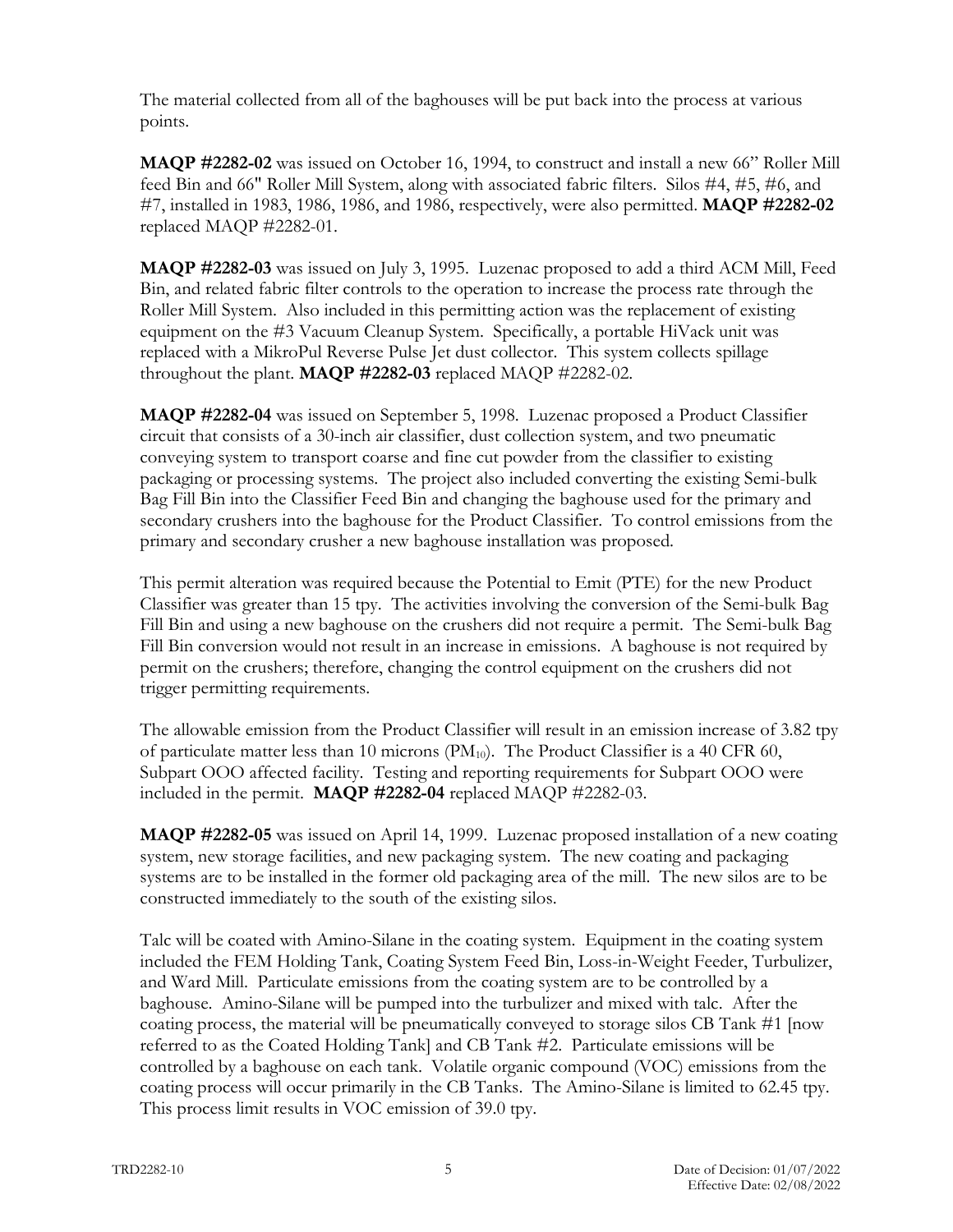Talc will be pneumatically conveyed to the new coated product packaging system directly from the existing FEM 1 and 2 systems, from CB Tank #1 [now referred to as the Coated Holding Tank] and CB Tank #2, or from the New ZSC Holding Tank. The ZSC Holding Tank will store talc that has been coated with Zinc Stearate in the FEM system. Particulate emissions from the ZSC Holding Tank will be controlled by a baghouse.

Equipment in the coated product packaging system included a Coated Product Packaging Feed Bin now referred to as the Coated Densifier Feed Bin, two Densifiers, a Packer Bin, and three Packers. Particulate emissions from the coated product packaging system are to be controlled by a baghouse on the Coated Product Packaging Feed Bin. For industrial hygiene purposes, two Airwalls will be installed. One will be installed at the packers and the other near the bag cleaning area to filter ambient air in the immediate area. In addition, a new vacuum system will be installed. Particulate emissions from the vacuum System #4 will be controlled by a vacuumrated baghouse. The changes proposed in Permit Application #2282-05 will result in an increase in allowable emissions of approximately 10.8 tpy of  $PM_{10}$  and 39.0 tpy of VOCs. The testing requirements were also clarified to specifically state testing included both opacity and particulate matter (PM).

Luzenac submitted written comments on March 22, 1999, on the preliminary determination. Luzenac commented that 40 CFR 60, Subpart OOO states that a 7% opacity limit is the only emission limit set for a baghouse that controls emissions from only an individual, enclosed storage bin (40 CFR 60.672(f)). The Department of Environmental Quality (Department) removed the particulate testing requirements for the FEM Holding Tank, ZSC Tank, CB Tank #1 and #2 prior to final permit. Luzenac will still be required to conduct opacity testing. The Department retained the particulate matter limit of 0.02 grains per dry standard cubic foot (gr/dscf) for the FEM Holding Tank, ZSC Holding Tank, CB Tank #1 and #2; however, initial testing was not required. **MAQP #2282-05** replaced MAQP #2282-04.

On July 21, 1999, the Department received a request from Luzenac to remove testing requirements for:

- The 66" Roller Mill System
- The three Roller Mill Storage Bins (#1-V1551, #2-V1552, and #3-V1553)
- The three MV Storage Bins  $(\#1-V1501, \#2V-1502, \text{ and } \#3-V1503)$
- The four Product Silos (#4-v404, #5-V405, #6-V406, and #7-V407)

Because the units are all considered process equipment, all have very low emissions and some have successfully demonstrated compliance in the past, the Department agreed to remove the testing for these units. The permitting action was done as a modification as the emissions will not change or increase as a result of this action.

This modification incorporated the newly submitted information concerning the design modification for the new coating, storage and packaging system. The design modifications included:

- CB Tank #1 now referred to as the Coated Holding Tank
- CB Tank #2 will not be constructed as part of the project, but Luzenac would like to leave it in the permit, as it may be constructed at a later date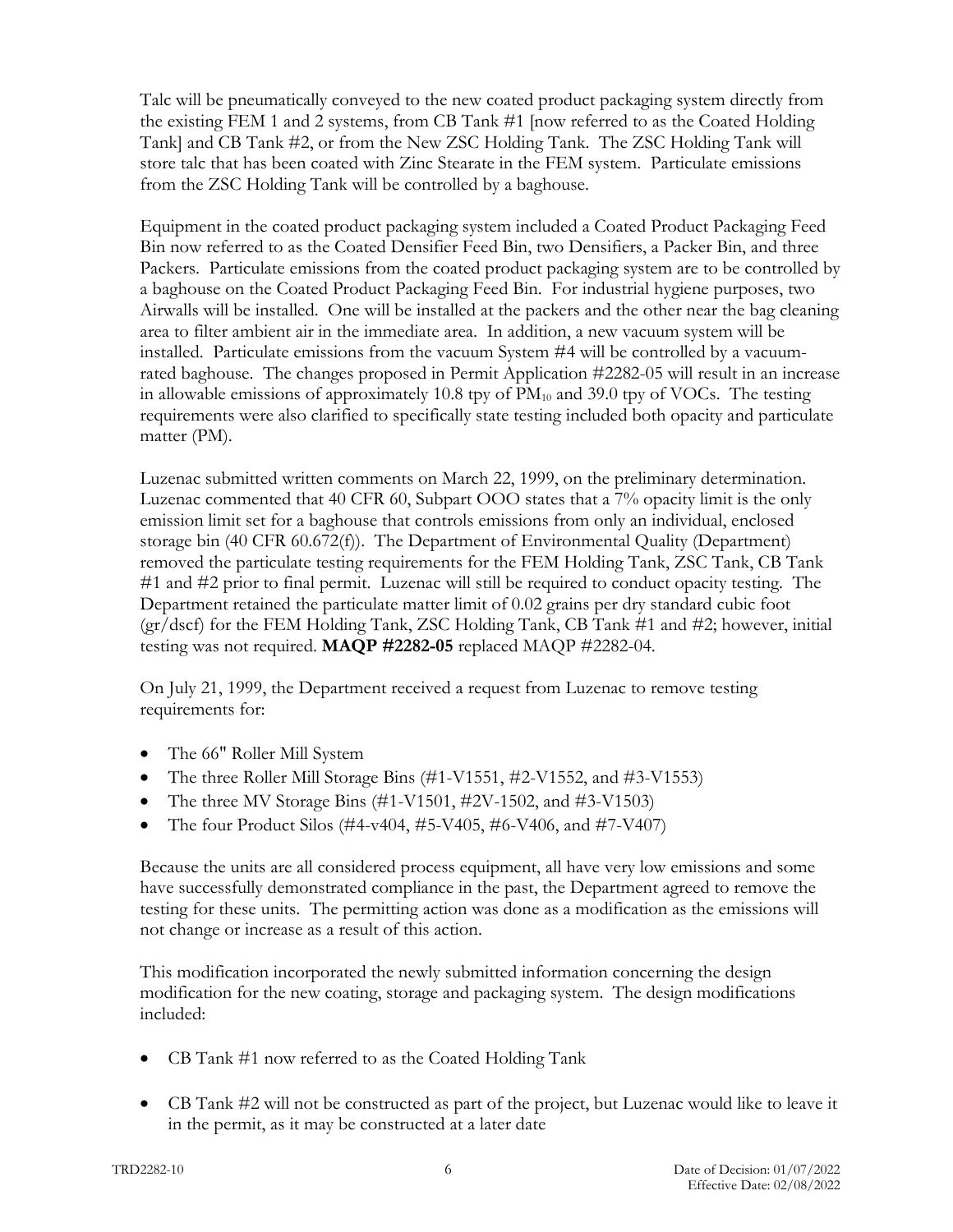- Coated Product Packaging Feed Bin as now referred to as the Coated Densifier Feed bin, this baghouse will not be used to control emissions from the packer bin and packers as originally permitted. The Coated Packer Bin will instead be vented by the existing Re-run Fugitive Collector, which will be refurbished and relocated. This baghouse will also provide primary dust control for the bagging operations through pick-up points near the packer spouts, and will provide dust control for a reject bag rerun hopper
- Spillage from the packaging operation will be collected and returned to the plant's existing Central Reclaim System, as will material recycled through the reject bag re-run hopper

The design changes will result in overall reduced emissions from the new processes. The reduction in emissions as a result of the design modifications will reduce the emissions by 1.8 tpy.

The modification also included the addition of the 20-ton semi-bulk bag fill bin #4 for improved material handling of the semi bulk bag fill system. This additional bin was added under the de minimis rule (previously Administrative Rule of Montana (ARM)  $17.8.705(1)(r)$  and, therefore, did not require a permit, but was added to the permit for clarification purposes. **MAQP #2282- 06** replaced MAQP #2282-05.

On September 21, 1999, the Department received a request from Luzenac to remove testing requirements for the Roller Mill Packers. The Department agreed with this change because the Roller Mill Packers are vented inside the mill building. **MAQP #2282-07** replaced MAQP #2282-06.

On November 18, 1999, the Department received a request for a de minimis determination for the installation of a vacuum-rated baghouse, which will be used to move coated talc from the Ward Mill under negative pressure to the Coated Holding Tank. Originally, Luzenac had planned to use a rotary airlock feeder and positive pressure to convey the coated talc from the Ward Mill; however, the system proved to be inadequate upon startup.

As a result of this new system, it will no longer be necessary to vent the Ward Mill back to the coating system feed bin as proposed in the original design. The new vacuum-rated baghouse, referred to as the Coated Product Conveying Collector, will be an IAC Model No. 54TB-FRIP-21:S6 Pulse Jet Filter, venting approximately 750 actual cubic feet per minute (acfm) of air through 21 bags at a 5.2:1 air to cloth ratio. The increase in emissions resulting from this new baghouse, which will ultimately be used as process equipment for conveying purposes, are 0.56 tpy of  $PM_{10}$ . Because the increase in emissions is below the 15 tpy threshold for de minimis, and the change does not conflict with existing limitations within the permit, the Department agrees that this change at the facility is a de minimis change. **MAQP #2282-08** replaced MAQP #2282-07.

On February 4, 2000, the Department received, from Luzenac, a revised request for a de minimis determination and modification of MAQP #2282-08 for the installation of a new vacuum-rated baghouse referred to as the Coarse Powder Conveying Collector (IAC Model No. 54TB-FRI-14:S6 pulse jet filter). The request was revised from a previous permit modification request, containing incorrect information, submitted to the Department on January 26, 2000. The Coarse Powder Conveying Collector would have the capacity to vent up to 700 acfm of air through 14 bags at a 7.8:1 air-to-cloth ratio.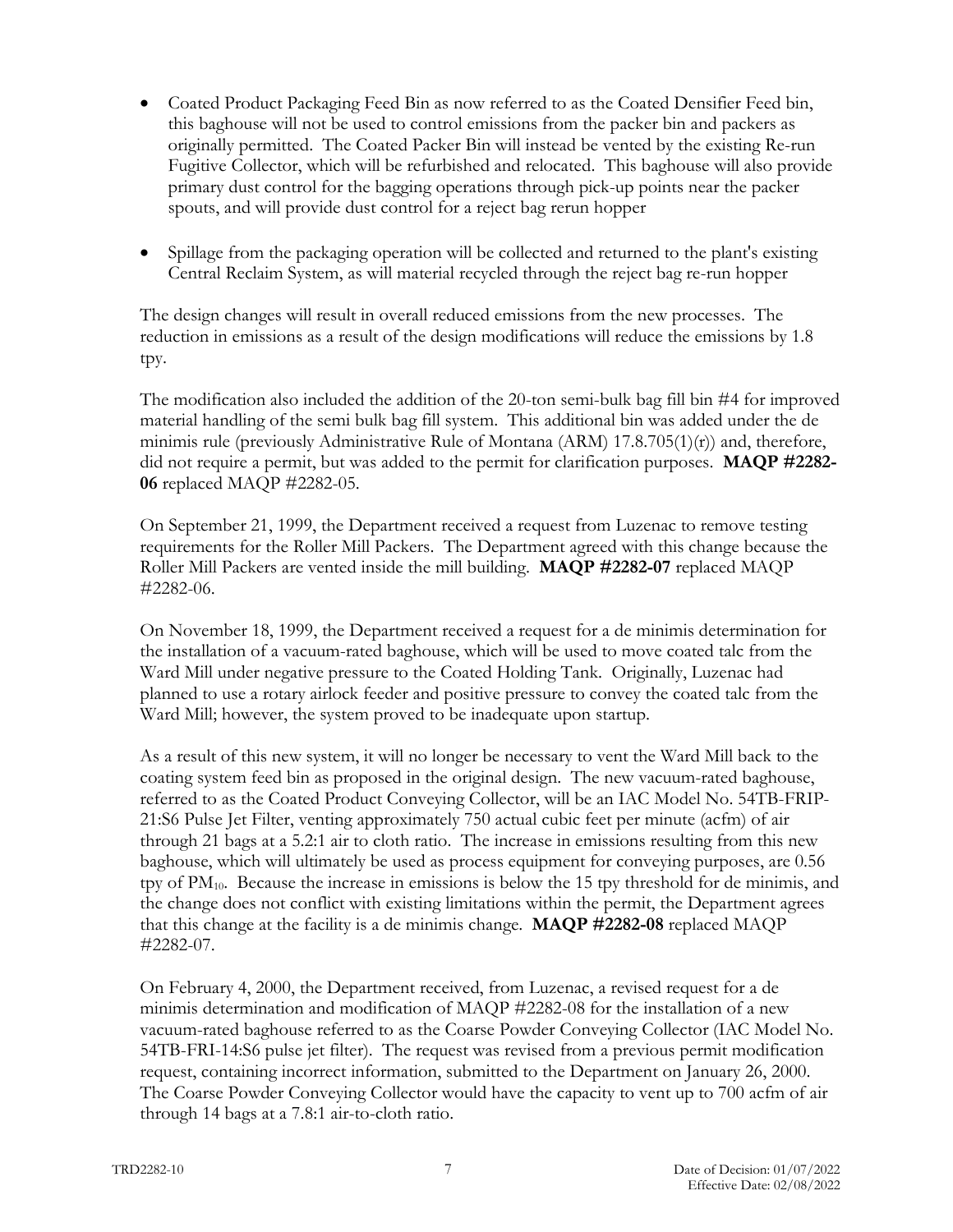The Coarse Powder Conveying Collector would be utilized as a process application (pneumatic conveyor) to convey talc from the Coarse Powder Bulk Bag Packing Bin (V2080) under negative pressure. Because the Coarse Powder Conveying Collector would be utilized as a process application and not as a pollution control device, the de minimis determination was made using maximum uncontrolled emission calculations with the baghouse in place. The potential emissions from the proposed Coarse Powder Conveying Collector are less than 15 tpy. Therefore, the addition of the baghouse complies with the de minimis rule (previously ARM  $17.8.705(1)(r)$  and this permit action was considered a permit modification.

The Coarse Powder Conveying Collector was subject to New Source Performance Standards (NSPS) under 40 CFR 60, Subpart OOO. Because the baghouse would vent exclusively inside the mill building, Luzenac requested that the Department evaluate and remove the requirement for initial Method 5 and Method 9 source testing, for the purpose of demonstrating compliance.

Further, on February 8, 2000, the Department received a separate request for modification of MAQP #2282-08. The modification request involved the removal of testing requirements for other process equipment subject to 40 CFR 60, Subpart OOO. During a review of construction progress at the Three Forks Mill, Luzenac discovered that several stacks requiring initial Method 5 and/or Method 9 source testing vent exclusively within the mill with no associated outdoor emissions. As with the Coarse Powder Conveying Collector described previously, because the affected equipment vents exclusively to the indoor mill environment, Luzenac requested that the initial source testing requirements be removed from the following list of NSPS affected process equipment:

- Coated Densifier Feed Bin (V1980)
- Coated Packer Bin (V1900)
- Coated Product Conveyor Collector
- Coarse Powder Bulk Bag Packer Bin (V2080, formerly the 20 ton Semi-Bulk Bag Fill Bin  $#4)$
- Coating System Feed Bin (V1880)

40 CFR 60, Subpart OOO, does not contain any provisions to exempt a source from initial source testing requirements. Further, 40 CFR Part 60 does not contain provisions to waive performance source testing on the sole basis of indoor venting of emissions. However, the "Administrator" or administrative authority, as defined in 40 CFR Part 60.8, can waive the requirement for initial performance source testing on a case-by-case basis. Through source testing, Luzenac has demonstrated to the Department's satisfaction that similar emission sources within the talc mill have been consistently in compliance and, thus, at the "Administrator's" discretion, met the criteria for initial source testing waiver under 40 CFR Part 60.8(b)(4).

Therefore, the question was whether the Department is the "Administrator" and has administrative authority to waive the initial source testing requirements for the above-cited equipment under 40 CFR Part 60.8. In accordance with current Department guidance regarding this issue, the Department must acquire formal EPA approval prior to issuance of the waiver.

Therefore, in a letter dated March 6, 2000, the Department requested a formal determination from EPA regarding this issue. The Department did not waive the initial source testing requirement for the above-cited 40 CFR 60, New Source Performance Standards (NSPS) affected sources, pending EPA's response and formal determination regarding this issue. In a letter to EPA, the Department requested administrative authority and included that if the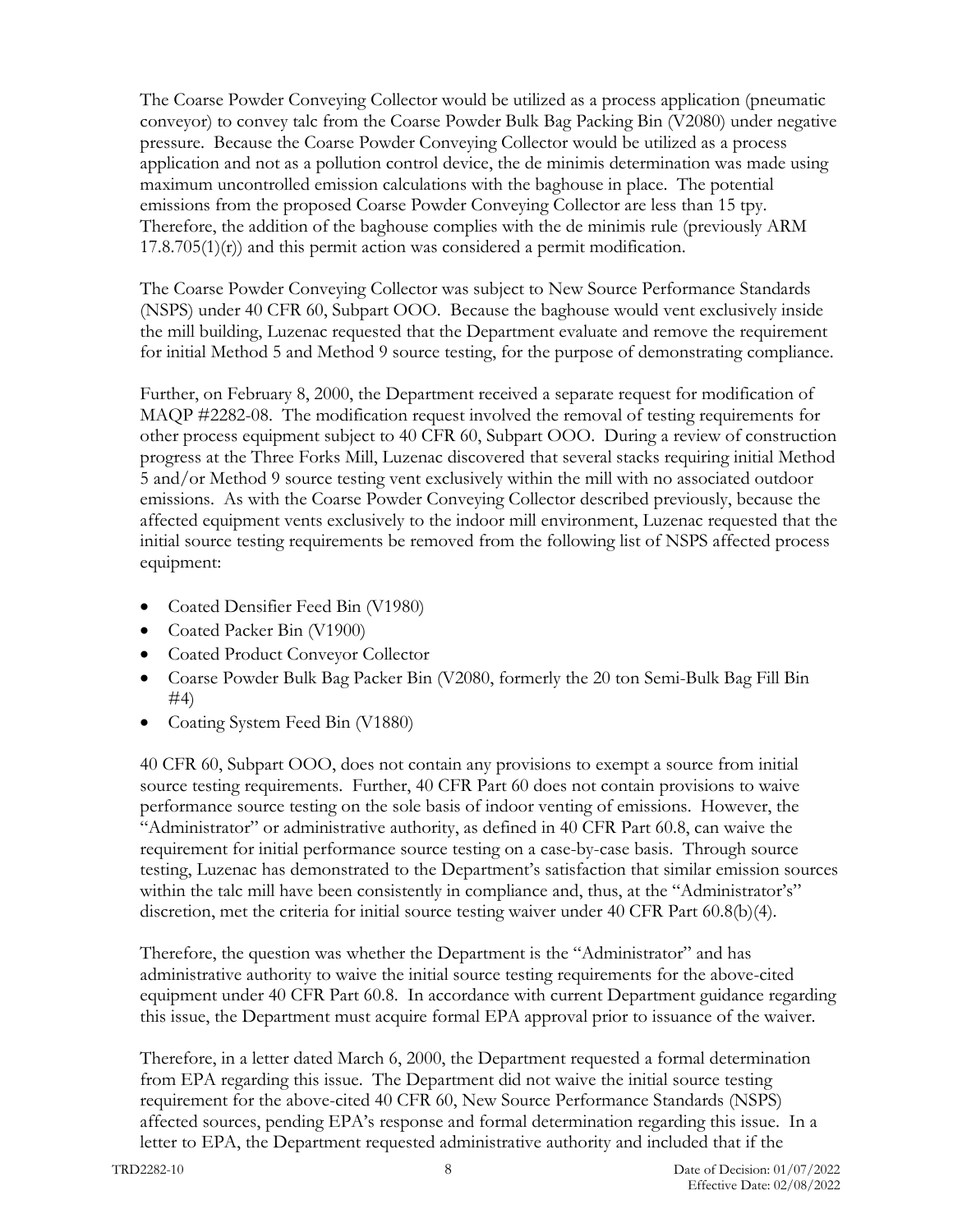Department did not receive a determination from EPA, it would be assumed that EPA agrees with the source testing waiver and has given the State of Montana administrative authority to formally waive the initial source testing as described above. The Department did not receive a response from EPA and thus assumed administrative authority and waived NSPS testing as described above.

As defined in Section II.A.15 and II.A.16 of this permit, because the Coated Product Conveying Collector (baghouse) and the Coarse Powder Conveying Collector (baghouse) are utilized to convey talc from individual enclosed storage bins, the sources are subject to opacity limits, but not particulate limits as defined in 40 CFR 60, Subpart OOO.

Finally, the current permit action changed the name of the 20-ton Semi-Bulk Bag Fill Bin #4 to the Coarse Powder Bulk Bag Packer Bin (V2080). **MAQP #2282-09** replaced MAQP #2282- 08.

On April 18, 2000, the Department received a request for a de minimis determination and modification of MAQP #2282-09. The proposed action involved utilizing the baghouse venting the Powder Bulk Bag Storage Bin (V1390) to recover talc lost during packaging in the Coated Product portion of the Luzenac plant. To facilitate this, Luzenac utilized an existing (unused) duct, extended from the Powder Bulk Bag Storage Bin baghouse (V1390) to the Coated Product Packaging hopper. Previously, talc spilled during bag filling operations was collected in the hopper and removed by an educator. In a previous permit action, Luzenac permitted a Coated Product Packaging Airwall to recover secondary fugitive dust in the packaging area.

However, in an effort to minimize noise and other industrial hygiene related concerns, the changes under MAQP #2282-10 replaced the previously permitted Coated Product Packaging Airwall and eliminated the need for the educator on the hopper. Finally, because the baghouse previously utilized to vent the Powder Bulk Bag Storage Bin (V1390) now vents the Coated Product Packaging operation, Luzenac re-furbished and re-installed the Twin Bin Vent baghouse, which was removed from service in 1999, to vent the Powder Bulk Bag Storage Bin. In addition, the name of the former Powder Bulk Bag Storage Bin (V1390) baghouse was changed to the Coated Product Packaging baghouse and the name of the former Twin Bin Vent baghouse was changed to the Powder Bulk Bag Storage Bin baghouse.

In addition to the above-cited request, the permit action also involved stack modifications for the Coated Product Packaging baghouse and the new Powder Bulk Bag Storage Bin Baghouse. These stacks, initially installed to vent within the mill building, were extended through the walls to vent to the outdoor atmosphere. Again, this change was made to reduce industrial hygiene and other safety concerns.

Further, on July 1, 2000, the Department received a separate de minimis determination and request for modification of MAQP #2282-09. This request involved installing a baghouse (product collector) on one of the Crude Load-Out hoppers and the Plant Feed hopper, which were previously uncontrolled emission points. The Crude Load-Out baghouse controls emissions from two sources, including the Crude Load-Out Hopper and stockpiling in the Dry Bay, and the Plant Feed baghouse controls emissions from the Plant Feed Hopper only.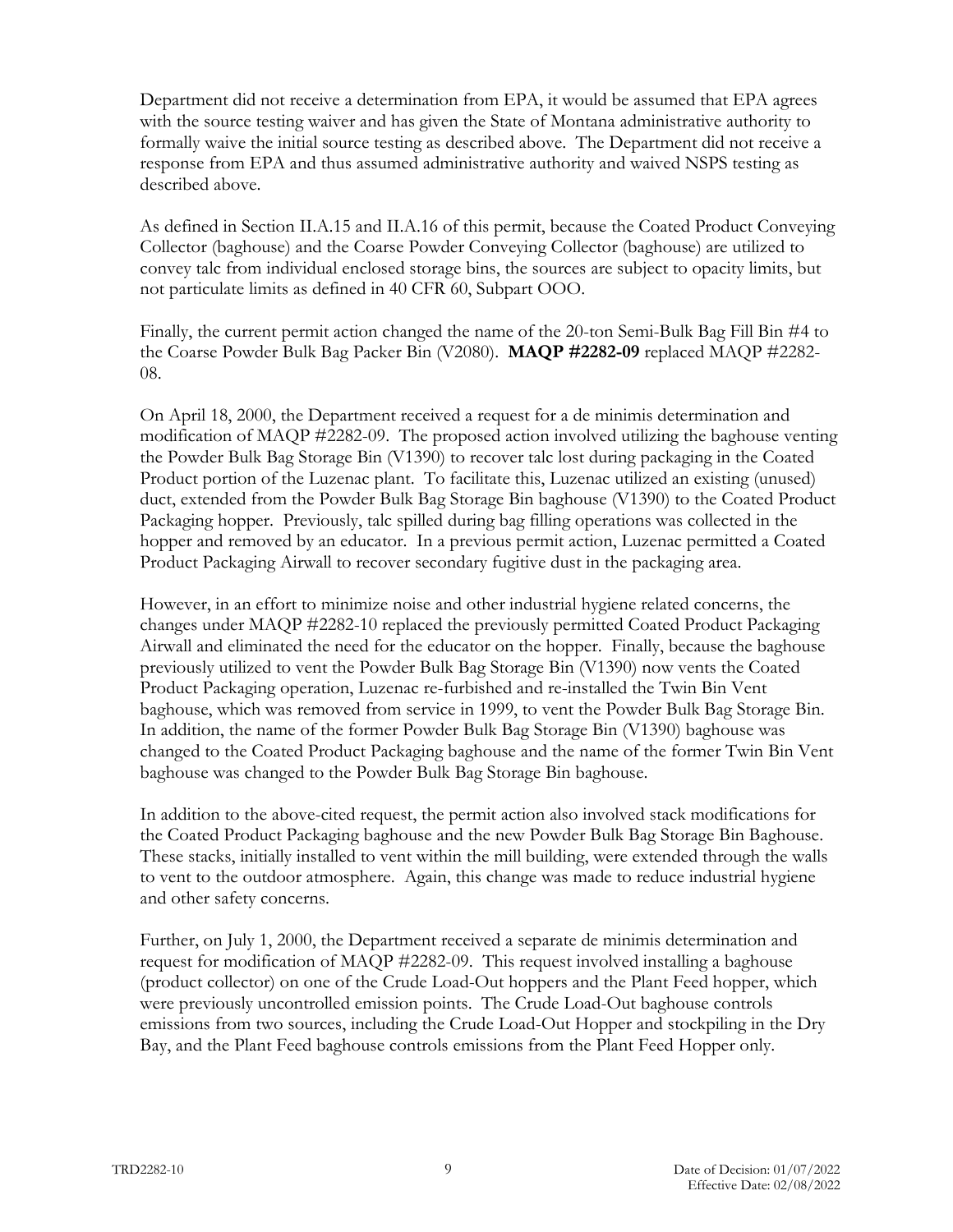Potential emissions from the project, as a whole, were less than 15 tpy. Therefore, addition of the Coated Product Packaging baghouse, the new Powder Bulk Bag Storage Bin baghouse, the Crude Load-Out baghouse, and the Plant Feed baghouse were accomplished in accordance with the de minimis rule (previously ARM  $17.8.705(1)(r)$ ) and the permit action was considered a permit modification. Potential emission calculations for this permitting action are contained in the emission inventory in Section III of the Permit Analysis for MAQP #2282-10.

It was determined that the Coated Packaging Recovery Collector (baghouse) is subject to NSPS under 40 CFR 60, Subpart OOO. Further, it was determined that the Powder Bulk Bag Storage bin collector (baghouse) is not an affected facility and therefore, is not subject to 40 CFR 60, Subpart OOO. Finally, the baghouses controlling fugitive emissions from the Crude Load-Out and Plant Feed hoppers are not subject to NSPS, as they are exempt pursuant to 40 CFR Part 60.672(d). **MAQP #2282-10** replaced MAQP #2282-09.

On June 7, 2002, the Department received notification of the installation and operation of a portable feeder/conveyor to be used for railcar talc ore unloading operations at the Luzenac facility. Potential uncontrolled emissions from the portable feeder/conveyor were determined to be less than 15 tpy; therefore, the equipment was added to the permitted equipment list in accordance with de minimis rule. An emission inventory demonstrating compliance with the de minimis rule (previously ARM 17.8.705(1)(r)) was included in Section IV of the permit analysis for this permit.

Further, the June 7, 2002, submittal from Luzenac indicated that railcar unloading operations, such as that proposed, were not subject to the requirements of 40 CFR 60, Subpart OOO . The Department disagreed with this determination, in part. In accordance with 40 CFR 60, Subpart OOO, the material transfer points between the railcar and the portable feeder and the material transfer point between the portable conveyor and the talc ore stock pile were not subject to NSPS requirements. However, the material transfer point between the portable feeder and conveyor was determined to be subject to NSPS requirements.

In addition, on September 23, 2002, during permit processing, the Department received a request to change the existing testing schedule for NSPS-affected sources from an every 4-year test schedule to an every 5-year test schedule. In accordance with the Department's "Revised Testing Schedule" guidance (December 4, 1998), after the required initial compliance source test, NSPS affected sources with the PTE less than 50 tpy shall be tested, "as required by the Department".

Because numerous baghouses and bin vents at the Luzenac facility are considered process equipment rather than control equipment, calculation and determination of the potential to emit from these sources is based on the grain loading control factor of the process baghouse or bin vent associated with the NSPS-affected source. Using the grain loading control factor of 0.02 gr/dscf (NSPS Limit) results in a calculated potential to emit of less than 50 tpy for each NSPSaffected process baghouse and/or bin vent at the Luzenac facility. Therefore, in accordance with the Department's "Revised Testing Schedule" the Department modified Luzenac's testing schedule for affected sources from required testing on an every 4-year schedule to testing "as required by the Department" for all affected units. The affected units remained subject to initial source testing requirements, unless otherwise noted. Finally, various sections of the permit were updated to reflect current Department permitting language and format. **MAQP #2282-11** replaced MAQP #2282-10.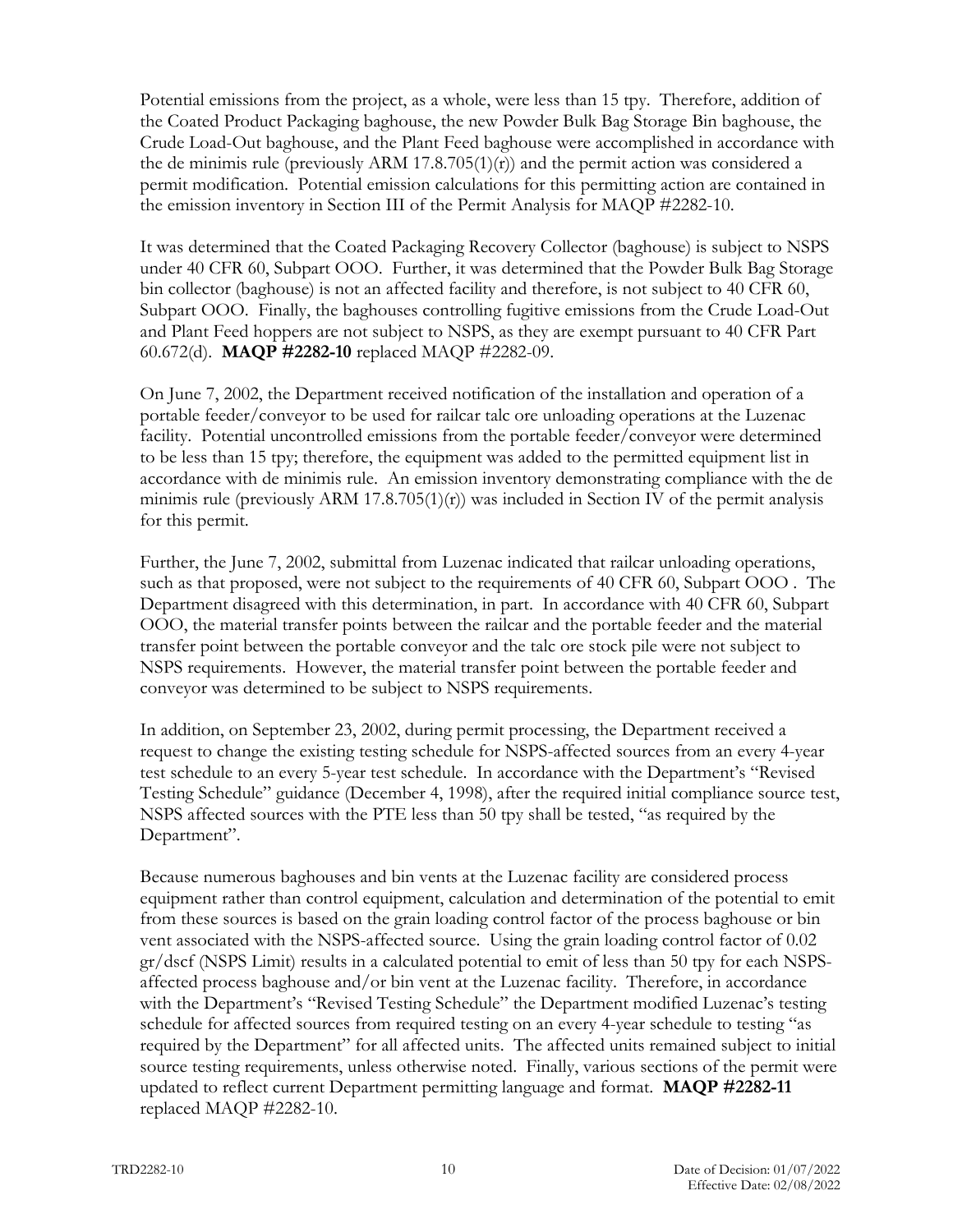On May 2, 2003, the Department received a request from Luzenac for an administrative amendment to MAQP #2282-11. Specifically, Luzenac requested a change to the emitting unit (EU) identification numbers in the permit to correspond with the proposed EU identification numbers under an ongoing Title V operating permit modification (#OP2282-01).

In addition, Luzenac proposed the removal of the condition contained in Section II.A.4 of the existing permit to allow for additional product type packaging operations. The condition limited Luzenac to packaging only one type of product at any given time in the automated packaging system and was established under MAQP #2282-01. Based on review of the permit action and analysis conducted for MAQP #2282-01, the Department determined that the condition was inappropriately included in the permit.

Further, the proposed packaging line changes included the installation and operation of 2 additional new pick-up points for the existing packaging room fugitive collector (V1584). Since these pick-up points vent directly to the packaging room fugitive collector (V1584), which is permitted for capacity operations, the installation and operation of the new pick-up points did not increase potential emissions. Finally, the Department updated all rule references to reflect the recent ARM Chapter 17.8, Subchapter 7, rule revisions. MAQP #2282-12 replaced MAQP #2282-11.

In accordance with the provisions contained in the ARM 17.8.745, on June 1, 2007, the Department received notification of a changed condition of operation that did not result in any increase in potential emissions from the Luzenac facility and a request for an administrative amendment to MAQP #2282-12 in accordance with ARM 17.8.764. Specifically, Luzenac requested clarification and re-characterization of the requirement contained in Section II.A.11 of MAQP #2282-12, which limited Amino-Silane coating throughput in the talc product coating system. Luzenac is proposing to maintain the applicable throughput limit but change the condition specifically limiting Amino-Silane coating throughput to a more general requirement limiting Silane-compound throughput. The permit action amended the condition as requested.

Further, in accordance with the de minimis rule, on January 22, 2007, Luzenac provided the Department with written notification for the addition of a stationary ore unloading pit and associated equipment. The permit action updated the list of facility equipment and the emission inventory contained in the Permit Analysis to include the stationary ore unloading pit and associated equipment. MAQP #2282-13 replaced MAQP #2282-12.

On November 13, 2007, the Department received a de minimis notification for Luzenac Three Forks Mill from Rio Tinto Minerals. The notification was for a project involving the addition of a Jet Mill and an associated natural gas boiler and super heater. The Jet Mill is subject to 40 CFR 60, Subpart OOO and the boiler is subject to 40 CFR 60, Subpart Dc. In addition, on December 21, 2007, the Department received notification from Rio Tinto Minerals that the Pellet conveyor airwall had been relocated and the name changed to the Warehouse product airwall.

The Department also made some administrative corrections, including removing EU021 "Packaging Systems" and reassigning the number EU021 to the fabric filter baghouse control (renamed "Coating System Baghouse Control") to align with the Title V operating permit; removing Vacuum System #1 which has been discontinued; and correct the limitation under Section II.A.1 to read "0.022" rather than "0.02"gr/dscf." **MAQP #2282-14** replaced MAQP #2282-13.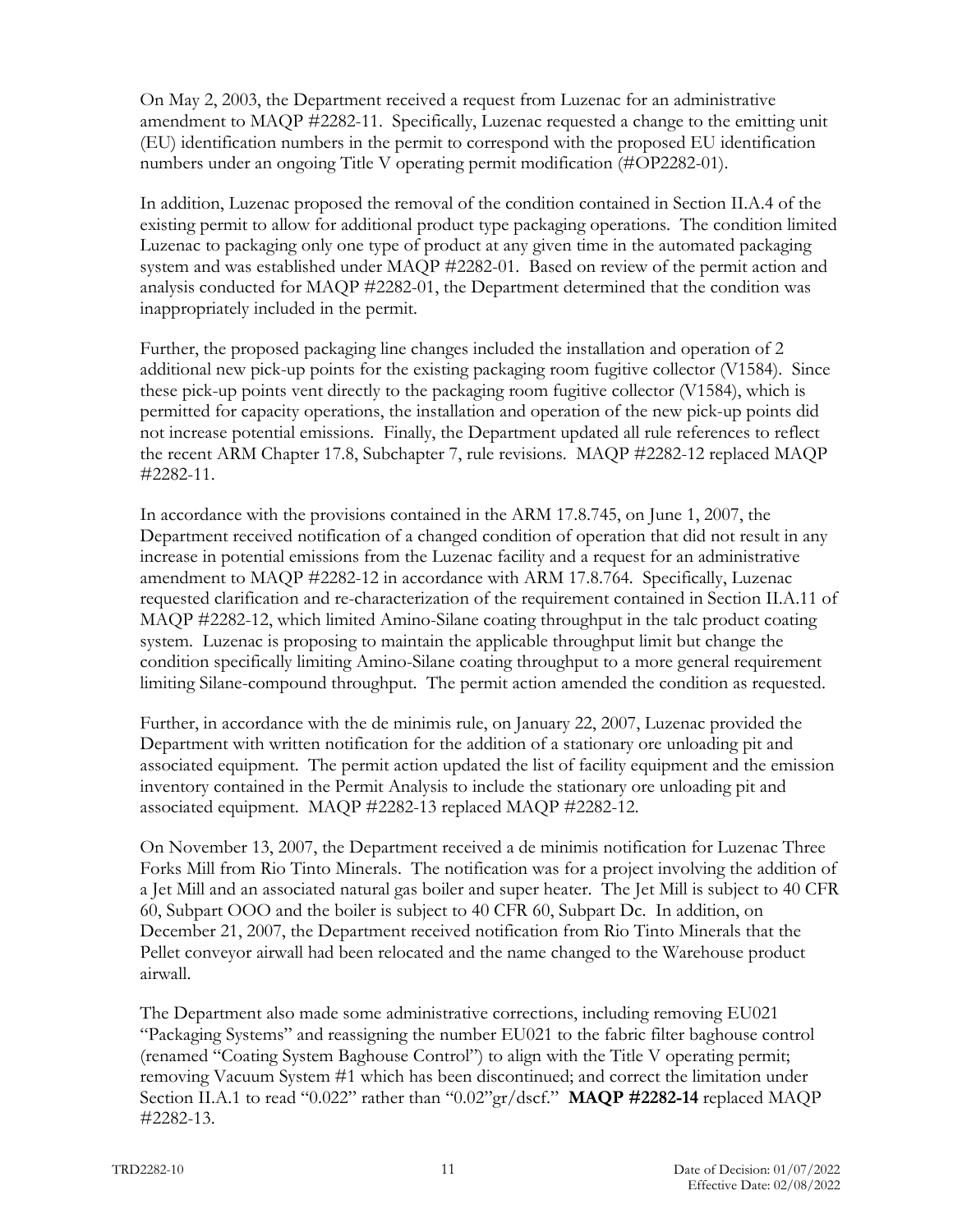On October 31, 2011, the Department received a request to transfer ownership of the Three Forks Mill from Rio Tinto Minerals/Luzenac America, Inc. to Imerys Talc America, Inc. Authorization to make the change was received from the responsible official on November 14, 2011. The permit action was an administrative amendment pursuant to the ARM 17.8.764 that transferred ownership of the Three Forks Mill as requested. In addition to accounting for this transfer of ownership, the permit updated rule references, and the permit format. **MAQP #2282-15** replaced MAQP #2282-14.

On January 15, 2021, the Department of Environmental Quality, Air Quality Bureau (Department) received a request to transfer ownership of Imerys Talc America, Inc. – Three Forks Mill to Magris Talc USA, Inc. This administrative amendment pursuant to the ARM 17.8.764 transferred ownership of the permit, as requested. **MAQP #2282-16** replaced MAQP #2282-15.

### Title V Operating Permit History

On May 26, 2000, the Department issued final and effective Title V **Operating Permit #OP2282-00** for talc manufacturing processes at the Luzenac Three Forks Mill.

On October 18, 2002, the Department received a complete application from Luzenac for a significant modification to Operating Permit #OP2282-00. Specifically, Luzenac requested a relaxation of testing requirements for all 40 CFR 60, Subpart OOO (NSPS), affected units. Under the permit action, Luzenac proposed to change the existing testing schedule for NSPSaffected sources from an every 4-year test schedule to an every 5-year test schedule.

In accordance with the Department's "Revised Testing Schedule" guidance (December 4, 1998), after the required initial compliance source test, NSPS-affected sources with the PTE less than 50 tpy shall be tested, "as required by the Department".

Because numerous baghouses and bin vents at the Luzenac facility are considered process equipment rather than control equipment, calculation and determination of the PTE from these sources is based on the grain loading control factor of the process baghouse or bin vent associated with the NSPS-affected source. Using the grain loading control factor of 0.022 grains per dry standard cubic foot (NSPS limit) results in a calculated PTE of less than 50 tpy for each NSPS-affected process baghouse and/or bin vent at the Luzenac facility. Therefore, in accordance with the Department's "Revised Testing Schedule" the Permit Action #OP2282-01 modified Luzenac's testing schedule for NSPS-affected sources from required testing on an every 4-year schedule to testing "as required by the Department" for all NSPS affected units. The affected units remained subject to initial source testing requirements, unless otherwise noted.

In addition to the above-cited testing schedule change, the proposed modification incorporated all applicable source changes since issuance of Operating Permit #OP2282-00. These changes include the addition of several units permitted under Luzenac's preconstruction permit in accordance with the de minimis rule (previously ARM  $17.8.705(1)(r)$ ). Since issuance of Operating Permit #OP2282-00, Luzenac has not installed or operated any equipment which meets the definition of a significant emitting unit under the Title V Operating Permit program.

Further, Luzenac proposed the removal of the requirement allowing only one type of product packaging at the facility. The condition limited Luzenac to packaging only one type of product at any given time in the automated packaging system and the condition was established under MAQP #2282-01.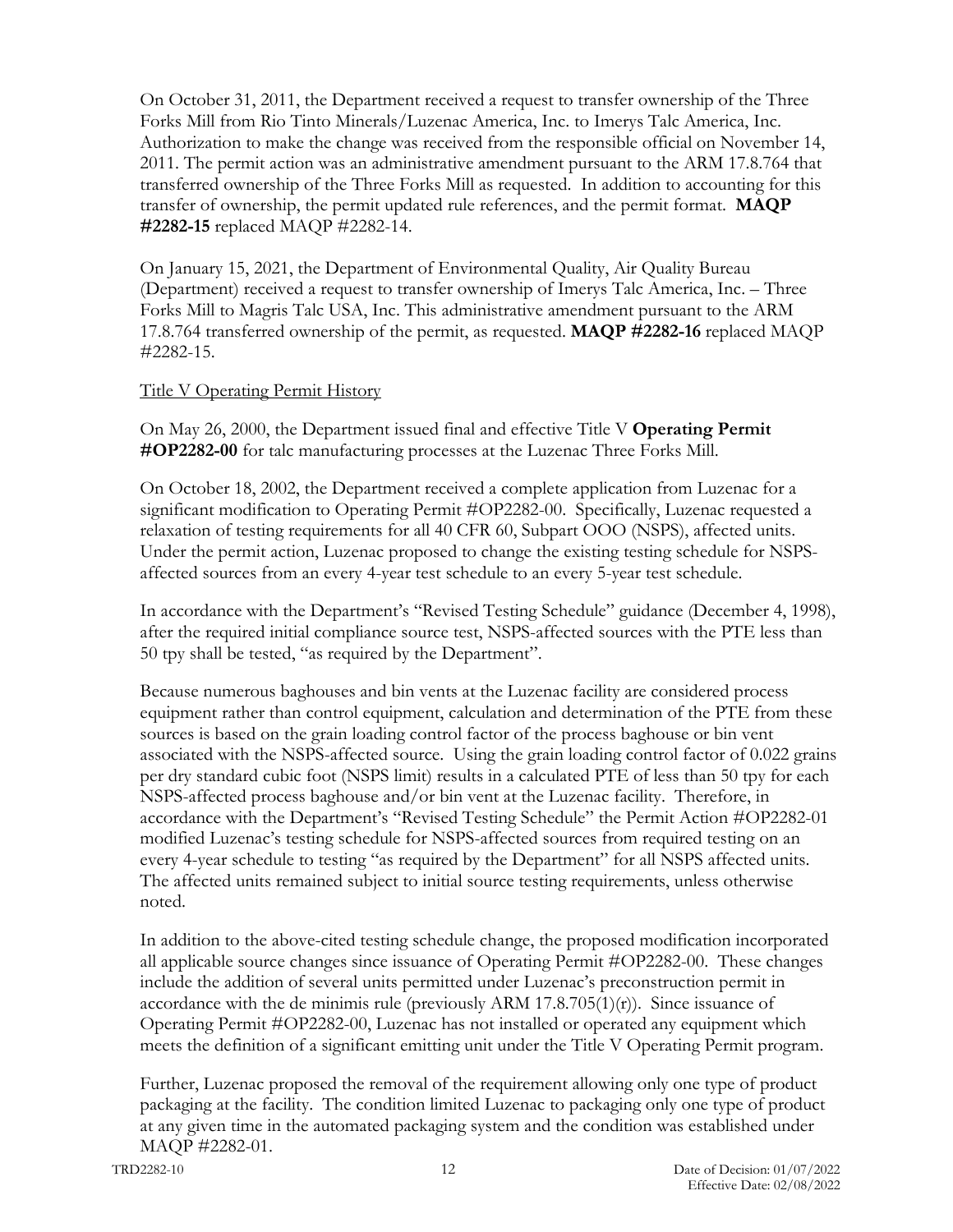Based on review of the permit action and analysis conducted for MAQP #2282-01, the Department determined that the condition was inappropriately included in the permit. The Permit Analysis for MAQP #2282-01 analyzed all automated packaging system equipment operating at capacity and packaging multiple different products and included an air dispersion modeling demonstration of compliance with applicable standards. Therefore, the Department removed the requirement that limited Luzenac to packaging only one product type in the automated packaging system.

In addition, on May 20, 2003, the Department received notification of a change (delegation of authority) in the Responsible Official (RO) for the Luzenac facility. The previous RO, Stephen S. Mauney, Vice President of Operations, delegated the Facility Manager, Tod Biebold, as the authorized representative for Title V Operating Permit actions at the facility. **Operating Permit #OP2282-01** replaced Operating Permit #OP2282-00.

As required under ARM 17.8.1205(d), on November 19, 2004, Luzenac submitted to the Department an application for Title V Operating Permit renewal. Since issuance of Operating Permit #OP2282-01, there were no significant modifications to permitted operations at the Luzenac facility. This permit action renewed Luzenac's Title V Operating Permit. **Operating Permit #OP2282-02** replaced Operating Permit #OP2282-01.

On February 13, 2007, the Department received notification of designation of a duly authorized representative to perform the duties and act as the responsible official for the Luzenac Title V Operating Permit #OP2282-02. In accordance with the definition of *administrative amendment* contained in the Administrative Rules of Montana (ARM) 17.8.1201(1), a change in the responsible official currently named in the affected Title V Operating Permit requires an administrative change to the affected Title V Operating Permit. The permit action changed the responsible official from Tod Diebold to Ken Holsten.

In addition, the Department determined that a stationary ore-unloading ramp and associated equipment identified during a facility inspection on December 7, 2006, constituted an insignificant emitting unit (potential to emit less than 5 tpy) under the Title V Operating Permit. Therefore, the Department added the affected unit to the list of insignificant emitting units. **Operating Permit #OP2282-03** replaced Operating Permit #OP2282-02.

On November 13, 2007, the Department received a de minimis notification for Luzenac from Rio Tinto Minerals. The notification was for a project involving the addition of a Jet Mill and an associated natural gas boiler and super heater. The Jet Mill is subject to 40 CFR 60, Subpart OOO and the boiler is subject to 40 CFR 60, Subpart Dc. In addition, on December 21, 2007, the Department received notification from Rio Tinto that the Pellet conveyor airwall had been relocated and the name changed to the Warehouse product airwall. Various other administrative corrections were made, including removing the Vacuum System #1 which has been eliminated, and modifying the name of EU020 from "Amino-Silane" to "Silane Compound" in conformance with the MAQP. **Operating Permit #OP2282-04** replaced Operating Permit #OP2282-03.

On September 22, 2008, the Department received a request from Rio Tinto Minerals, on behalf of Luzenac, for an administrative amendment to Operating Permit #2282-04. The current administrative amendment action changes the responsible official from Ken Holsten to Jade Stokke.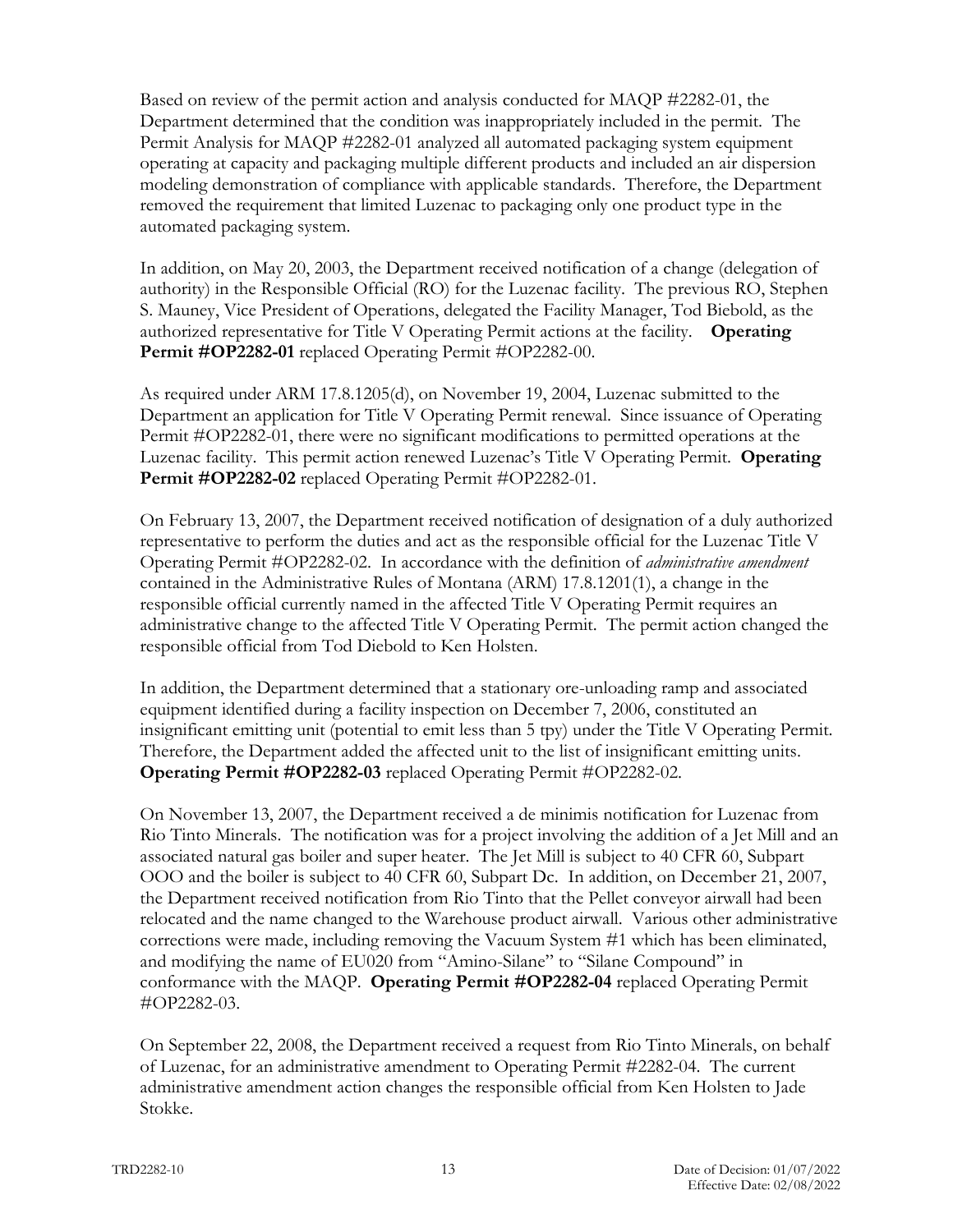On October 17, 2008, the Department received a letter from Rio Tinto Minerals, on behalf of Luzenac, regarding changes to the silane coating system with the following being addressed as de minimis items: 1. replacement of a continuous mixer (i.e., the Ward Mill) with a new batch mixer (i.e., the Rollo Mixer); 2. addition of a surge hopper following the new batch mixer; 3.addition of piping to convey nuisance dust from new mixer and new surge hopper to existing feed bin baghouse; 4. removal of the V1850 product collector that was no longer necessary for the coating operation; and 5. no increase in throughput or other process changes. **Operating Permit #OP2282-05** replaced Operating Permit #OP2282-04.

On March 25, 2010, the Department received a Title V Renewal Application from Luzenac. The action renewed the operating permit and included revisions to visual survey language and certification language. **Operating Permit #OP2282-06** replaced Operating Permit #OP2282- 05.

On October 31, 2011, the Department received a request to transfer ownership of the Three Forks Mill from Rio Tinto Minerals/Luzenac America, Inc. to Imerys Talc America, Inc. Authorization to make the change was received from the responsible official on November 14, 2011. The permit action was an administrative amendment pursuant to the (ARM 17.8.764 that transfers ownership of the Three Forks Mill as requested. In addition to accounting for this transfer of ownership, the permit updated the rule references, and the permit format. **Operating Permit #OP2282-07** replaced Operating Permit #OP2282-06.

On January 25, 2016, the Department received a Title V Renewal Application from Imerys Talc. The permit action updated the facility contact and removed four emitting units that were never installed. In addition, the permit updated the rule references and the permit format. **Operating Permit #OP2282-08** replaced Operating Permit #FOP2282-07.

On January 15, 2021, the Department received a request to transfer ownership of Imerys Talc America, Inc. – Three Forks Mill to Magris Talc USA, Inc. The permit action was an administrative amendment pursuant to the ARM 17.8.1225 that transferred ownership of the operating permit, as requested. **Operating Permit #OP2282-09** replaced Operating Permit #OP2282-08.

# **D. Current Permit Action**

On February 22, 2021, the Department received a Title V Renewal Application from Magris Talc USA, Inc. No changes to the Operating Permit were requested. **Operating Permit #OP2282-10** replaces Operating Permit #OP2282-09.

# **E. Taking and Damaging Analysis**

HB 311, the Montana Private Property Assessment Act, requires analysis of every proposed state agency administrative rule, policy, permit condition or permit denial, pertaining to an environmental matter, to determine whether the state action constitutes a taking or damaging of private real property that requires compensation under the Montana or U.S. Constitution. As part of issuing an operating permit, the Department is required to complete a Taking and Damaging Checklist. As required by 2-10-101 through 2-10-105, MCA, the Department conducted the following private property taking and damaging assessment.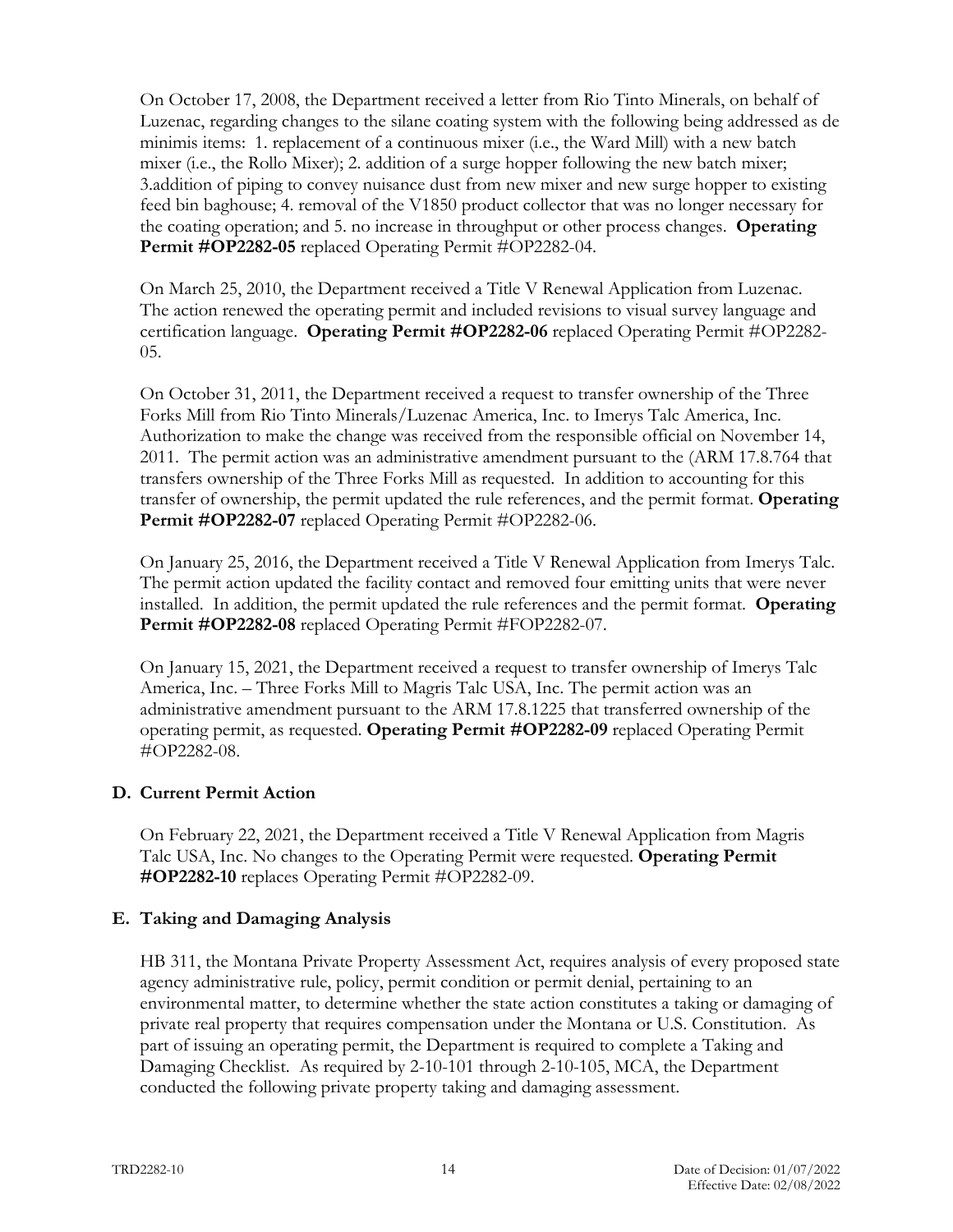| <b>YES</b> | NO                        |                                                                                                  |
|------------|---------------------------|--------------------------------------------------------------------------------------------------|
| X          |                           | 1. Does the action pertain to land or water management or environmental regulation               |
|            |                           | affecting private real property or water rights?                                                 |
|            | X                         | 2. Does the action result in either a permanent or indefinite physical occupation of private     |
|            |                           | property?                                                                                        |
|            | X                         | 3. Does the action deny a fundamental attribute of ownership? (ex.: right to exclude others,     |
|            |                           | disposal of property)                                                                            |
|            | $\boldsymbol{\mathrm{X}}$ | 4. Does the action deprive the owner of all economically viable uses of the property?            |
|            | X                         | 5. Does the action require a property owner to dedicate a portion of property or to grant an     |
|            |                           | easement? [If no, go to $(6)$ ].                                                                 |
|            |                           | 5a. Is there a reasonable, specific connection between the government requirement and            |
|            |                           | legitimate state interests?                                                                      |
|            |                           | 5b. Is the government requirement roughly proportional to the impact of the proposed use         |
|            |                           | of the property?                                                                                 |
|            | X                         | 6. Does the action have a severe impact on the value of the property? (consider economic         |
|            |                           | impact, investment-backed expectations, character of government action)                          |
|            | $\boldsymbol{\mathrm{X}}$ | 7. Does the action damage the property by causing some physical disturbance with respect         |
|            |                           | to the property in excess of that sustained by the public generally?                             |
|            | X                         | 7a. Is the impact of government action direct, peculiar, and significant?                        |
|            | $\boldsymbol{\mathrm{X}}$ | 7b. Has government action resulted in the property becoming practically inaccessible,            |
|            |                           | waterlogged or flooded?                                                                          |
|            |                           | 7c. Has government action lowered property values by more than 30% and necessitated the          |
|            | X                         | physical taking of adjacent property or property across a public way from the property in        |
|            |                           | question?                                                                                        |
|            |                           | Takings or damaging implications? (Taking or damaging implications exist if YES is               |
|            | X                         | checked in response to question 1 and also to any one or more of the following questions:        |
|            |                           | 2, 3, 4, 6, 7a, 7b, 7c; or if NO is checked in response to questions 5a or 5b; the shaded areas) |

Based on this analysis, the Department determined there are no taking or damaging implications associated with this permit action.

# **F. Compliance Designation**

On August 26, 2020, the Department conducted a site inspection for Magris Talc. The results of the full compliance evaluation were included in an August 12, 2015 report and covered the period from May 8, 2018, to August 26, 2020. The results of inspection and compliance monitoring reports indicated that the Three Forks Mill was in compliance with all observable conditions of Operating Permit #OP2282-08.

On March 23, 2021, the Department issued violation letter #VL20210323-00384, failure to comply with air quality permit conditions, more specifically, failure to submit a complete Title V Renewal Application within six months of the expiration date listed in OP#2282-09. The Department considered the violation resolved with the submission of a complete renewal application on February 22, 2021.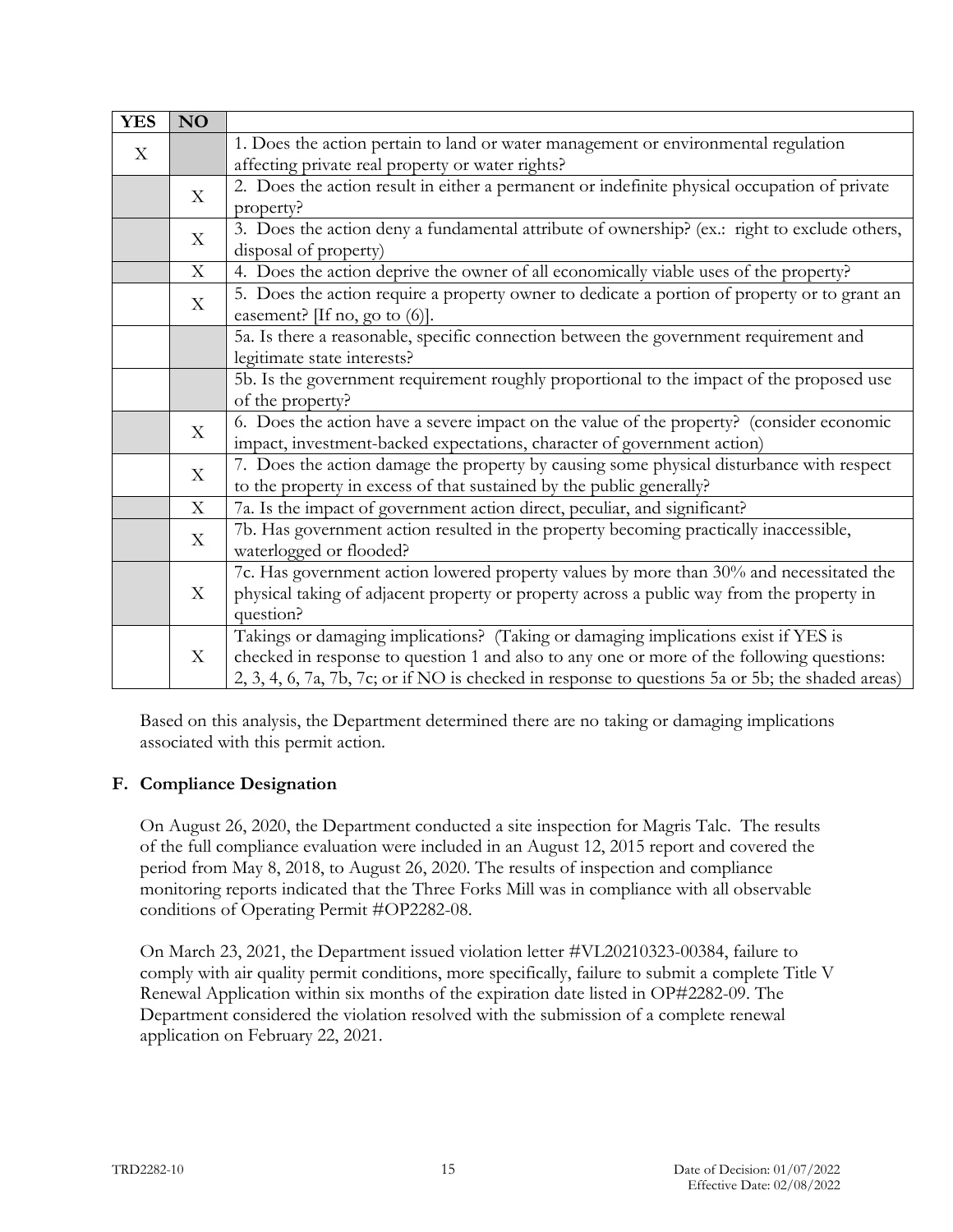# **SECTION II. SUMMARY OF EMISSIONS UNITS**

# **A. Facility Process Description**

Talc and chlorite ore is hauled to the plant by truck and rail car. The ore is crushed to produce a product that is 44 to 149 micrometers in size. Further grinding is required to meet specifications from customers. This milling takes place through roller mills, air classifying mills, and fluid energy mills. The air classifiers size the product. In 1999, Luzenac installed additional equipment and constructed additional units to incorporate a new Amino-Silane coating system and coated product packaging system.

The final product may be purchased from the facility in powder form or in pellets. In the pelletizing step, processed material is mixed with water to form a paste and then extruded as pellets. Natural gas-fired pellet dryers dry these pellets. The final product is shipped from the facility in bagged or bulk form.

Magris Talc also crushes raw material to be shipped to other facilities for processing. This ore may be dried to remove moisture if necessary.

The primary pollutant of concern is  $PM_{10}$ . PM is emitted from crushing, grinding, drying, classifying, material handling, and transfer operations, packaging and storage. Although pelletizing is a wet process,  $PM_{10}$  may be emitted from the transfer and feeding of processed material to the pellet mills. The ore process at this facility does not contain hazardous air pollutants (HAPs).

Emissions from dryers include products of natural gas combustion, such as carbon monoxide, nitrogen oxides, VOCs, and sulfur oxides, in addition to filterable and condensable PM.

 $PM_{10}$  emissions from sources at this facility are controlled with fabric filter baghouses. Fabric filters also are used to control emissions from mechanical processes such as crushing and grinding. Generally, material collected in the baghouses is put back into the system however a small percentage of material collected by the various vacuum systems is bagged and disposed of as waste.

| <b>Emitting Unit</b> | <b>Emitting Unit</b>                    | Pollution control      | <b>NSPS</b> |
|----------------------|-----------------------------------------|------------------------|-------------|
| ID                   |                                         | device                 |             |
| <b>EU001</b>         | Boiler 1                                | None                   | <b>NA</b>   |
| <b>EU002</b>         | Boiler 2                                | None                   | <b>NA</b>   |
| <b>EU003</b>         | Primary crusher - RC025                 | Fabric filter baghouse | <b>NA</b>   |
| <b>EU003</b>         | Secondary crusher - RC035               | Fabric filter baghouse | <b>NA</b>   |
| EU003                | Belt conveyors - C030, C040, C050, C060 | Fabric filter baghouse | <b>NA</b>   |
| <b>EU003</b>         | Bucket elevator - E045                  | Fabric filter baghouse | <b>NA</b>   |
| EU003                | $60$ " Roller mill – M104               | Fabric filter baghouse | <b>NA</b>   |
| <b>EU003</b>         | $60$ " Roller mill feed bin $-$ V180    | Fabric filter baghouse | <b>NA</b>   |
| EU003                | 54" Roller mill - M204                  | Fabric filter baghouse | <b>NA</b>   |
| EU003                | 54" Roller mill feed bin - V280         | Fabric filter baghouse | <b>NA</b>   |
| EU003                | $FEM 1 - F807$                          | Fabric filter baghouse | NA          |

# **B. Emissions Units and Pollution Control Device Identification**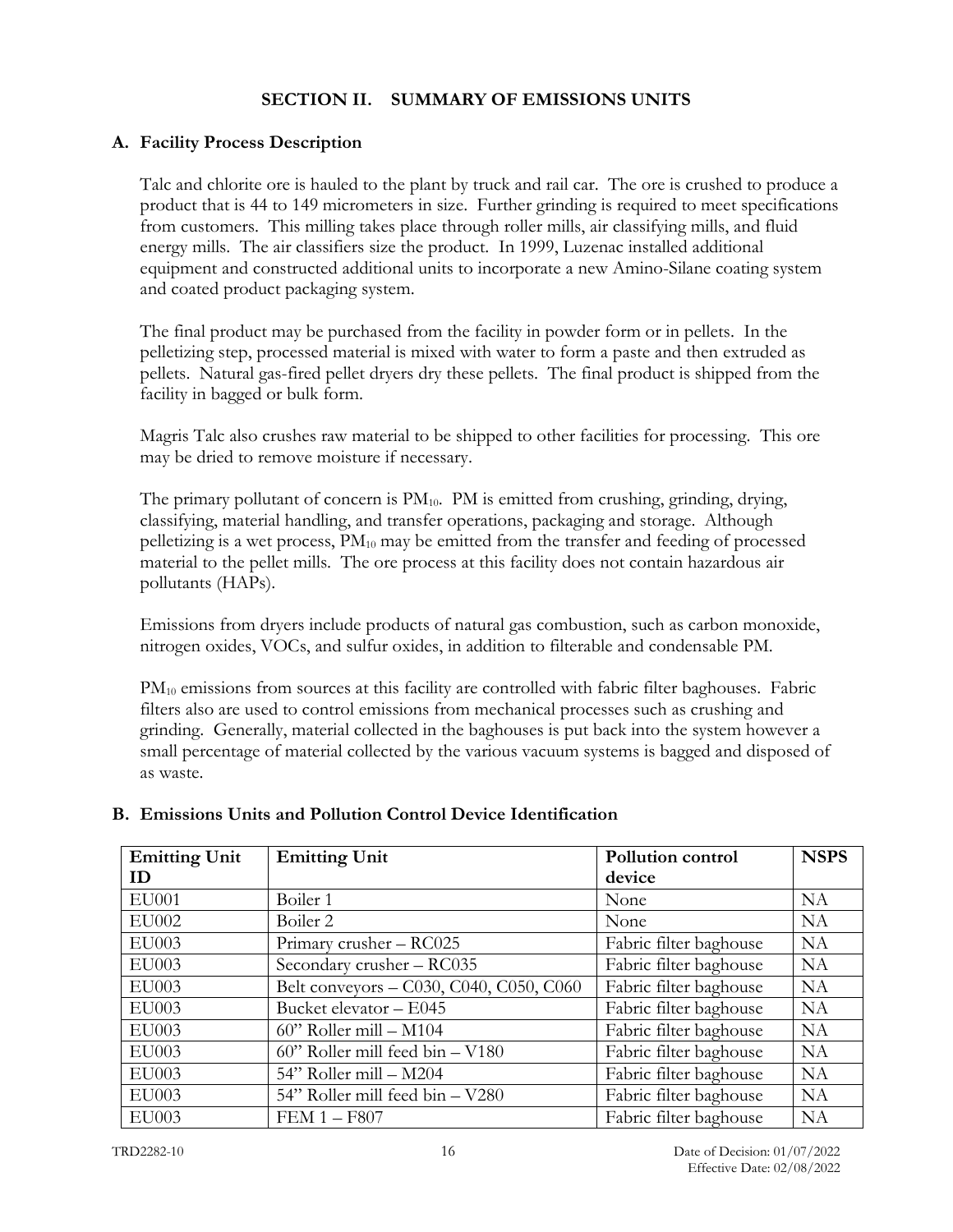| <b>Emitting Unit</b> | <b>Emitting Unit</b>                         | Pollution control      | <b>NSPS</b> |
|----------------------|----------------------------------------------|------------------------|-------------|
| ID                   |                                              | device                 |             |
| EU003                | FEM 1 feed bin - V880                        | Fabric filter baghouse | NA          |
| EU003                | FEM 1 cooling collector - F811               | Fabric filter baghouse | NA          |
| EU003                | <b>FEM 2-F907</b>                            | Fabric filter baghouse | NA          |
| EU003                | FEM 2 feed bin - V980                        | Fabric filter baghouse | NA          |
| EU003                | FEM 2 cooling collector - F911               | Fabric filter baghouse | NA          |
| EU003                | Powder bulk bag packer bin - V1380           | Fabric filter baghouse | NA          |
| EU003                | Powder bulk bag storage bin - V1390          | Fabric filter baghouse | NA          |
| EU003                | Pellet mill feed bin - V380                  | Fabric filter baghouse | NA          |
| EU003                | Natural gas pellet dryer $1 - C307$          | Fabric filter baghouse | NA          |
| EU003                | Natural gas pellet dryer 2 - C313            | Fabric filter baghouse | NA          |
| EU003                | Air pellet dryer $3 - C315$                  | Fabric filter baghouse | NA          |
| EU003                | CMV packer bin - V384                        | Fabric filter baghouse | NA          |
| EU003                | $Silo 1 - V401$                              | Fabric filter baghouse | NA          |
| EU003                | $Silo 2 - V402$                              | Fabric filter baghouse | NA          |
| <b>EU003</b>         | Silo 3 - V403                                | Fabric filter baghouse | NA          |
| EU003                | $Silo 8 - V408$                              | Fabric filter baghouse | NA          |
| $\mathrm{EU}003$     | $Silo 9 - V409$                              | Fabric filter baghouse | NA          |
| EU003                | Silo 10 - V410                               | Fabric filter baghouse | NA          |
| EU003                | Silo 11 - V411                               | Fabric filter baghouse | NA          |
| EU003                | Vacuum system $2 - V1576$                    | Fabric filter baghouse | NA          |
| EU003                | Plant feed hopper & conveyor - SF015,        | None                   | NA          |
|                      | C <sub>020</sub>                             |                        |             |
| EU003                | Product classifier feed bin - F1701, F1702   | Fabric filter baghouse | <b>NA</b>   |
| EU004                | 66" Roller mill - M504                       | Fabric filter baghouse | OOO         |
| EU004                | 66" Roller mill feed bin - V580              | Fabric filter baghouse | OOO         |
| <b>EU004</b>         | (3) Roller mill packers - PK1554A, B, C      | Fabric filter baghouse | OOO         |
| EU004                | Roller mill storage bin $1 - V1551$          | Fabric filter baghouse | OOO         |
| EU004                | Roller mill storage bin $2 - V1552$          | Fabric filter baghouse | OOO         |
| EU004                | Roller mill storage bin $3 - V1553$          | Fabric filter baghouse | <b>OOO</b>  |
| EU004                | Roller mill packer bin - V1554               | Fabric filter baghouse | <b>OOO</b>  |
| EU004                | Coarse powder conveying collector -<br>V2015 | Fabric filter baghouse | OOO         |
| <b>EU004</b>         | Coarse powder bulk bag packer bin -<br>V2080 | Fabric filter baghouse | OOO         |
| EU004                | ACM 3 - V1140                                | Fabric filter baghouse | OOO         |
| <b>EU004</b>         | ACM 3 feed bin - V1180                       | Fabric filter baghouse | OOO         |
| EU004                | (4) MV packers – PK1504A, B, C, D            | Fabric filter baghouse | OOO         |
| EU004                | MV storage bin $1 - V1501$                   | Fabric filter baghouse | OOO         |
| EU004                | MV storage bin $2 - V1502$                   | Fabric filter baghouse | OOO         |
| EU004                | MV storage bin $3 - V1503$                   | Fabric filter baghouse | OOO         |
| EU004                | MV packer bin - V1504                        | Fabric filter baghouse | OOO         |
| EU004                | CMV packer bin - V1594                       | Fabric filter baghouse | OOO         |
| EU004                | (3) CMV packers - PK1596A, B, C              | Fabric filter baghouse | OOO         |
| EU004                | Silo 4 - V404                                | Fabric filter baghouse | OOO         |
| EU004                | Silo 5 - V405 (including Vacuum              | Fabric filter baghouse | OOO         |
|                      | System 3 – V1374)                            |                        |             |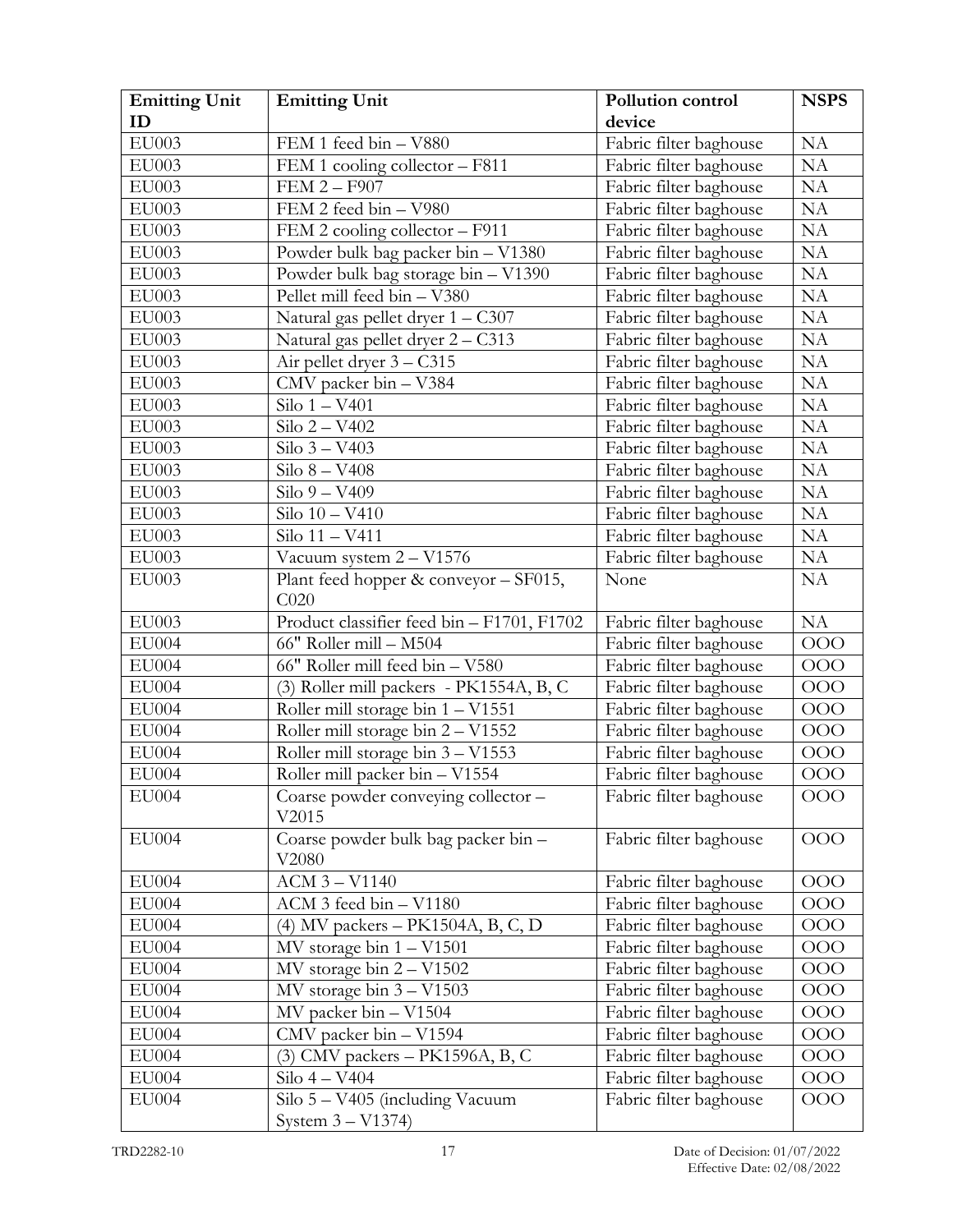| <b>Emitting Unit</b> | <b>Emitting Unit</b>                     | <b>Pollution control</b> | <b>NSPS</b> |
|----------------------|------------------------------------------|--------------------------|-------------|
| ID                   |                                          | device                   |             |
| <b>EU004</b>         | Silo $6 - V406$                          | Fabric filter baghouse   | OOO         |
| <b>EU004</b>         | Silo 7 - V407                            | Fabric filter baghouse   | OOO         |
| <b>EU004</b>         | Packing room fugitive collector - V1584  | Fabric filter baghouse   | <b>OOO</b>  |
| EU004                | Crude load-out crusher - RC062           | Fabric filter baghouse   | OOO         |
| EU004                | Crude load-out conveyors - C061, C063,   | Fabric filter baghouse   | OOO         |
|                      | C <sub>065</sub>                         |                          |             |
|                      | C076, C077                               |                          |             |
| <b>EU004</b>         | Crude load-out bucket elevator - E064    | Fabric filter baghouse   | OOO         |
| <b>EU004</b>         | Crude load-out spout - H066              | Fabric filter baghouse   | <b>OOO</b>  |
| EU004                | Product classifier - F1760               | Fabric filter baghouse   | OOO         |
| <b>EU004</b>         | FEM holding tank - V412                  | Fabric filter baghouse   | <b>OOO</b>  |
| <b>EU004</b>         | ZSC holding tank - V414                  | Fabric filter baghouse   | OOO         |
| EU004                | Coated holding tank - V413               | Fabric filter baghouse   | OOO         |
| EU004                | Coated packer bin - V1900                | Fabric filter baghouse   | OOO         |
| <b>EU004</b>         | Coating system feed bin - V1880          | Fabric filter baghouse   | OOO         |
| EU004                | (3) Coated packers - PKR1904A, B, C      | Fabric filter baghouse   | OOO         |
| EU004                | Coated densifier feed bin - V1980        | Fabric filter baghouse   | 000         |
| <b>EU004</b>         | Coated product conveying collector -     | Fabric filter baghouse   | <b>OOO</b>  |
|                      | V1850                                    |                          |             |
| EU004                | Coated packaging recovery collector -    | Fabric filter baghouse   | <b>OOO</b>  |
|                      | V1990                                    |                          |             |
| <b>EU004</b>         | Crude load-out feed hoppers & conveyor   | None                     | <b>OOO</b>  |
|                      | $-$ SF060, SF073, C074                   |                          |             |
| <b>EU004</b>         | Jet Mill product collector               | Fabric filter baghouse   | <b>OOO</b>  |
| <b>EU004</b>         | Jet Mill feed bin                        | Fabric filter baghouse   | OOO         |
| <b>EU005</b>         | ACM 1 - V640                             | Fabric filter baghouse   | NA          |
| <b>EU006</b>         | ACM 1 feed bin - V680                    | Fabric filter baghouse   | NA          |
| <b>EU007</b>         | $ACM 2 - V740$                           | Fabric filter baghouse   | NA          |
| <b>EU008</b>         | ACM 2 feed bin - V780                    | Fabric filter baghouse   | NA          |
| EU009                | CMV product silo 1 - V382                | Fabric filter baghouse   | NA          |
| EU010                | CMV product silo 2 - V383                | Fabric filter baghouse   | NA          |
| EU011                | FEM 1 classifier - F817                  | Fabric filter baghouse   | NA          |
| EU012                | FEM 2 classifier - F917                  | Fabric filter baghouse   | NA          |
| EU013                | Reclaim collector - V1354                | Fabric filter baghouse   | NA          |
| EU014                | RM/CMV truck load-out bin/spout -        | Fabric filter baghouse   | <b>NA</b>   |
|                      | V1304                                    |                          |             |
| EU015                | RM rail load-out bin - V1305             | Fabric filter baghouse   | NA          |
| EU015                | CMV rail load-out surge bin/spout - V381 | Fabric filter baghouse   | NA          |
| EU016                | Vacuum system 4 - V2110                  | Fabric filter baghouse   | NA          |
| EU017                | Crude load-out dryer - C075              | Fabric filter baghouse   | <b>UUU</b>  |
| EU018                | Haul roads                               | Water/Chemical           | NA          |
| EU018                | Ore storage (outdoor)                    | Water/Chemical           | NA          |
| <b>EU018</b>         | Ore storage (indoor)                     | Water/Chemical           | NA          |
| EU018                | Access roads or general plant property   | Water/Chemical           | <b>NA</b>   |
| EU018                | LPG Exhaust                              | None                     | NA          |
| <b>EU018</b>         | Diesel exhaust                           | None                     | NA          |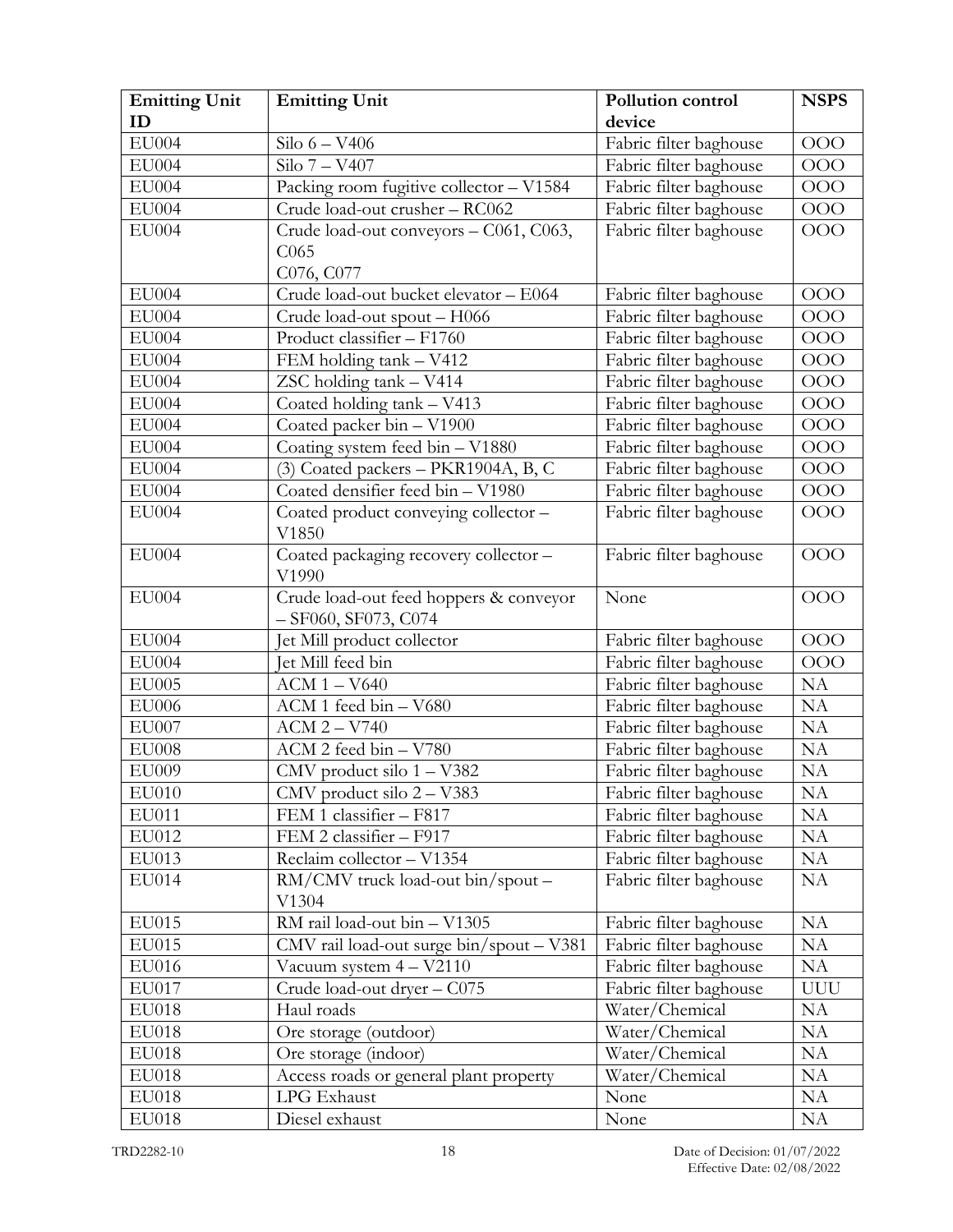| <b>Emitting Unit</b> | <b>Emitting Unit</b>                   | <b>Pollution control</b> | <b>NSPS</b> |
|----------------------|----------------------------------------|--------------------------|-------------|
| ID                   |                                        | device                   |             |
| <b>EU018</b>         | Truck Unloading                        | None                     | <b>NA</b>   |
| <b>EU018</b>         | Ore Handling (plant)                   | None                     | <b>NA</b>   |
| EU018                | Ore Handling (load-out)                | None                     | <b>NA</b>   |
| <b>EU018</b>         | Haul trucks                            | None                     | <b>NA</b>   |
| <b>EU018</b>         | Light vehicles                         | None                     | <b>NA</b>   |
| EU018                | Loaders                                | None                     | <b>NA</b>   |
| EU019                | Warehouse product airwall - AW1926     | Airwall                  | <b>NA</b>   |
| EU020                | Silane Compound                        | <b>NA</b>                | <b>NA</b>   |
| EU021                | Coating System Baghouse Control        | Fabric Filter Baghouse   | <b>OOO</b>  |
| <b>EU022</b>         | Jet Mill Boiler & Superheater (Natural | None                     | Dc          |
|                      | Gas)                                   |                          |             |

### **C. Categorically Insignificant Sources/Activities**

As defined in the ARM 17.8.1201, "insignificant emissions unit" means (i) any activity or emissions unit located within a source that has a potential to emit less than 5 tpy of any regulated pollutant; (ii) has a potential to emit less than 500 pounds per year of lead; (iii) has a potential to emit less than 500 pounds per year of hazardous air pollutants listed pursuant to Section 112(b) of the FCAA; and (iv) is not regulated by an applicable requirement, other than a generally applicable requirement that applies to all emissions units subject to this subchapter. The following units constitute insignificant emitting units (IEU).

| <b>Emitting Unit</b> | <b>Emitting Unit</b>                         |  |
|----------------------|----------------------------------------------|--|
| ID                   |                                              |  |
| IEU001               | Coated Packaging Densifier #1                |  |
| IEU002               | Coated Packaging Densifier #2                |  |
| IEU003               | Powder Bulk Bag Densifier #1                 |  |
| IEU004               | Powder Bulk Bag Densifier #2                 |  |
| IEU005               | Diesel Tank                                  |  |
| IEU006               | Building Vents (6)                           |  |
| IEU007               | Gasoline Exhaust                             |  |
| IEU008               | Stationary Ore-Unloading Ramp and associated |  |
|                      | equipment                                    |  |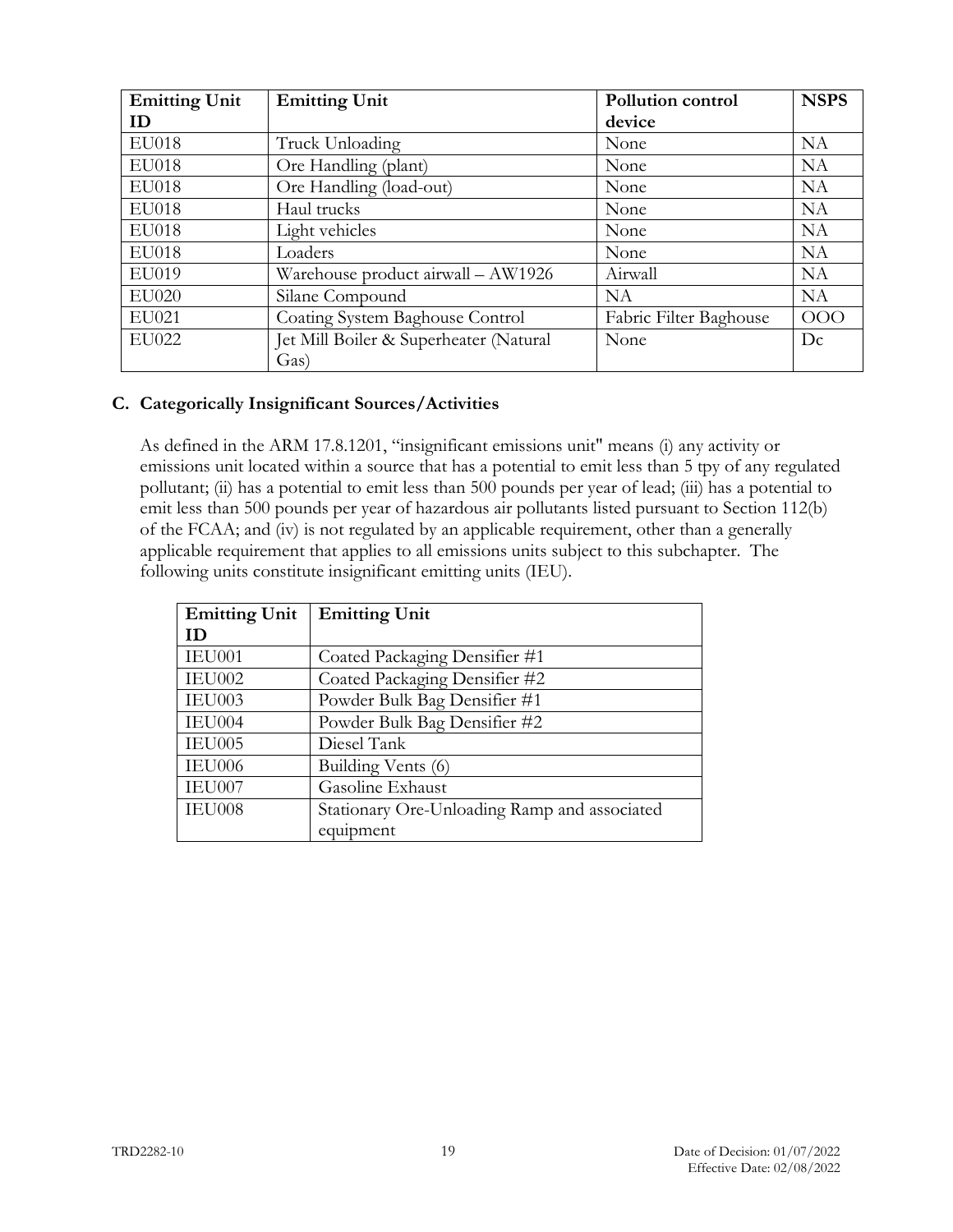### **SECTION III. PERMIT CONDITIONS**

#### **A. Emissions Limits and Standards**

All emissions limits and standards in this Title V Operating Permit are derived from Magris Talc's MAQP #2282-16. There are no other outstanding documents containing additional requirements pertaining to air quality.

40 CFR 60, Subpart OOO applies to some of the units at this facility. 40 CFR 60, Subpart UUU applies to the Rotary Dryer. 40 CFR 60, Subpart Dc applies to the Jet Mill boiler. Requirements for particulate and opacity have been applied to non-NSPS units through general conditions and Best Available Control Technology (BACT).

### **B. Monitoring Requirements**

ARM 17.8.1212(1) requires that all monitoring and analysis procedures or test methods required under applicable requirements are contained in operating permits. In addition, when the applicable requirement does not require periodic testing or monitoring, periodic monitoring must be prescribed that is sufficient to yield reliable data from the relevant time period that is representative of the source's compliance with the permit.

The requirements for testing, monitoring, recordkeeping, reporting, and compliance certification sufficient to assure compliance do not require the permit to impose the same level of rigor for all emissions units. Furthermore, they do not require extensive testing or monitoring to assure compliance with the applicable requirements for emissions units that do not have significant potential to violate emissions limitations or other requirements under normal operating conditions. When compliance with the underlying applicable requirement for an insignificant emissions unit is not threatened by lack of regular monitoring and when periodic testing or monitoring is not otherwise required by the applicable requirement, the status quo **(i.e., no monitoring)** will meet the requirements of ARM 17.8.1212(1). Therefore, the permit does not include monitoring for insignificant emissions units.

The permit includes periodic monitoring or recordkeeping for each applicable requirement. The information obtained from the monitoring and recordkeeping will be used by the permittee to periodically certify compliance with the emissions limits and standards. However, the Department may request additional testing to determine compliance with the emissions limits and standards.

### **C. Test Methods and Procedures**

The operating permit may not require testing for all sources if routine monitoring is used to determine compliance, but the Department has the authority to require testing if deemed necessary to determine compliance with an emissions limit or standard. In addition, the permittee may elect to voluntarily conduct compliance testing to confirm its compliance status.

### **D. Recordkeeping Requirements**

The permittee is required to keep all records listed in the operating permit as a permanent business record for at least 5 years following the date of the generation of the record.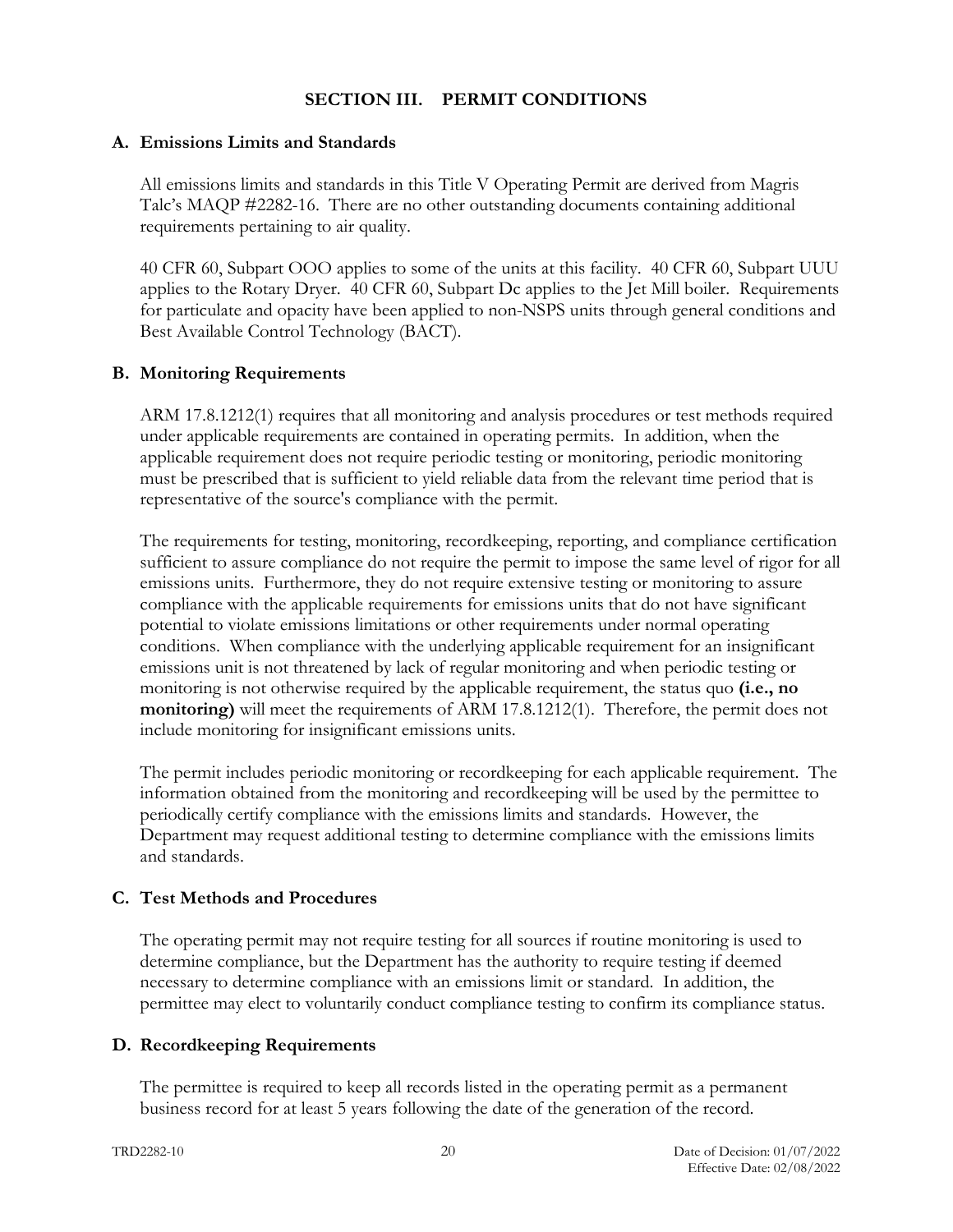# **E. Reporting Requirements**

Reporting requirements are included in the permit for each emissions unit and Section V of the operating permit "General Conditions" explains the reporting requirements. However, the permittee is required to submit semi-annual and annual monitoring reports to the Department and to annually certify compliance with the applicable requirements contained in the permit. The reports must include a list of all emissions limit and monitoring deviations, the reason for any deviation, and the corrective action taken as a result of any deviation.

## **F. Public Notice**

In accordance with ARM 17.8.1232, a public notice was published in the *Three Forks Voice* on or before September 22, 2021. The Department provided a 30-day public comment period on the draft operating permit from September 22, 2021 to October 22, 2021. ARM 17.8.1232 requires the Department to keep a record of both comments and issues raised during the public participation process. The comments and issues received by DATE will be summarized, along with the Department's responses, in the following table. All comments received during the public comment period will be promptly forwarded to Magris so they may have an opportunity to respond to these comments as well.

# **Summary of Public Comments**

| Person/Group<br>Commenting   | .omment | Department Response |  |
|------------------------------|---------|---------------------|--|
| No Public Comments Submitted |         |                     |  |

### **G. Draft Permit Comments**

### **Summary of Permittee Comments**

| Permit Reference                | Permittee Comment | Department Response |
|---------------------------------|-------------------|---------------------|
| No Permittee Comments Submitted |                   |                     |

#### **Summary of EPA Comments**

| Permit Reference                 | EPA Comment | Department Response |
|----------------------------------|-------------|---------------------|
| <b>No EPA Comments Submitted</b> |             |                     |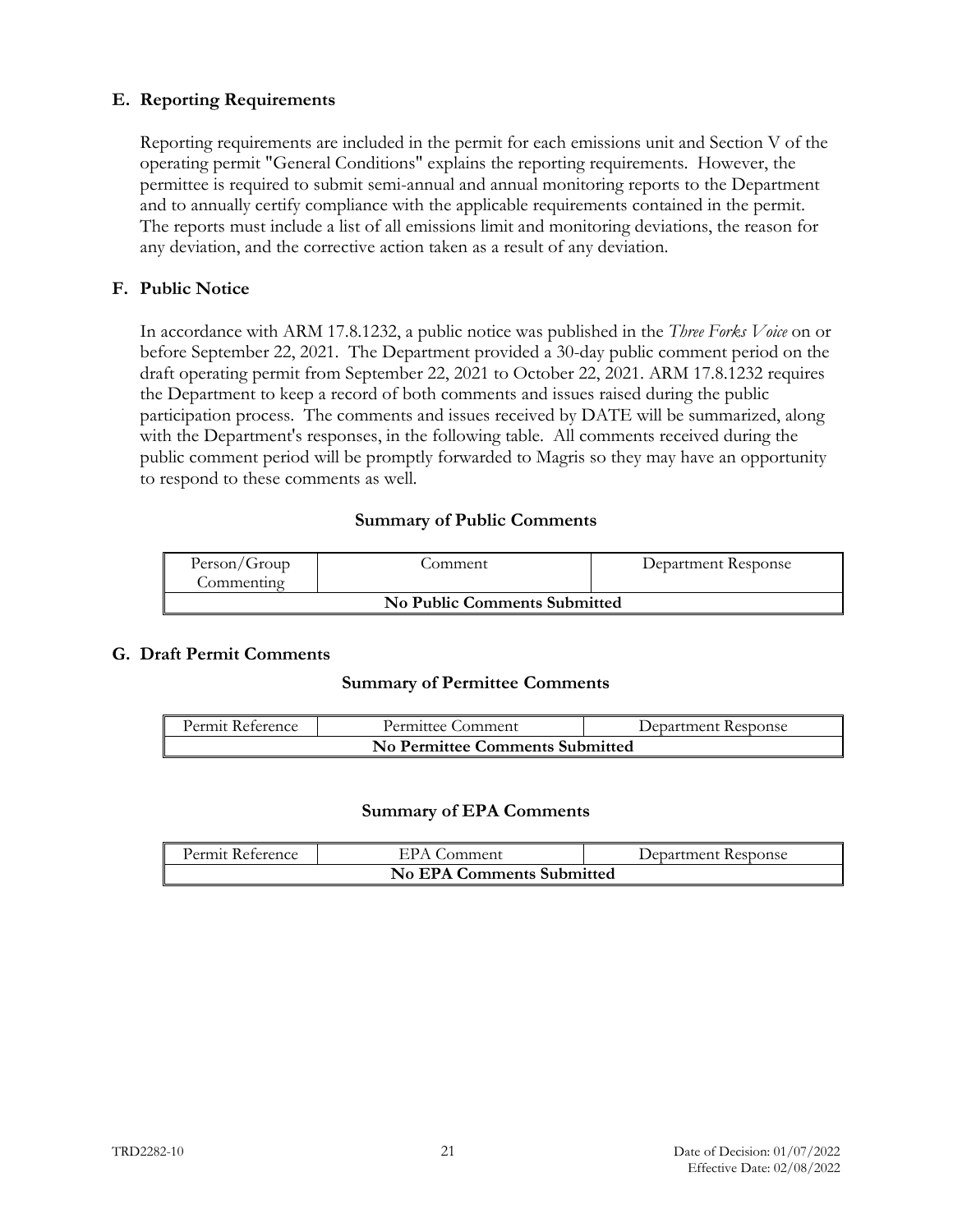# **SECTION IV. NON-APPLICABLE REQUIREMENT ANALYSIS**

Based on information previously submitted, the following table contains facility-wide applicable requirements from which Magris Talc requested a shield, however, after reviewing the rules, the Department determined a shield from these rules to not be appropriate.

|               | <b>Rule Citation</b> | Reason                                              |
|---------------|----------------------|-----------------------------------------------------|
| <b>State</b>  | Federal              |                                                     |
| ARM 17.8.120  |                      |                                                     |
| ARM 17.8.504  |                      |                                                     |
| ARM 17.8.514  |                      | These rules are procedural rules that have specific |
| ARM 17.8.515  |                      | requirements that may become relevant to a major    |
| ARM 17.8.611  |                      | source during the permit span.                      |
| ARM 17.8.612  |                      |                                                     |
| ARM 17.8.828  |                      |                                                     |
| ARM 17.8.204  |                      | These rules always apply to a major source and      |
| ARM 17.8.315  |                      | may contain specific requirements for compliance.   |
| ARM 17.8.326  |                      |                                                     |
|               |                      | These rules consist of either a statement of        |
| ARM 17.8.330  |                      | purpose, applicability statement, regulatory        |
| ARM 17.8.701  |                      | definitions or a statement of incorporation by      |
| ARM 17.8.901  |                      | reference. These types of rules do not have         |
| ARM 17.8.1001 |                      | specific requirements associated with them;         |
| ARM 17.8.1106 |                      | however, the Department never shields these         |
|               |                      | rules.                                              |
|               |                      | Although these rules contain requirements for the   |
| ARM 17.8.825  |                      | regulatory authorities and not major sources, these |
| ARM 17.8.826  |                      | rules can be used as authority to impose specific   |
|               |                      | requirements on major sources.                      |
|               | 40 CFR 50            | Although these rules contain requirements for the   |
|               | 40 CFR 51            | regulatory authorities and not major sources, these |
|               | 40 CFR 53            | rules can be used as authority to impose specific   |
|               | 40 CFR 58            | requirements on major sources.                      |
|               | 40 CFR 71            |                                                     |
|               | 40 CFR 52            | These rules contain specific requirements that may  |
|               | 40 CFR 62            | or may not be relevant to major sources.            |
|               | 40 CFR 70            |                                                     |
|               | 40 CFR 61, Subpart   | This rule is a procedural rule that has specific    |
|               | М                    | requirements that may become relevant to a major    |
|               |                      | source during the permit span.                      |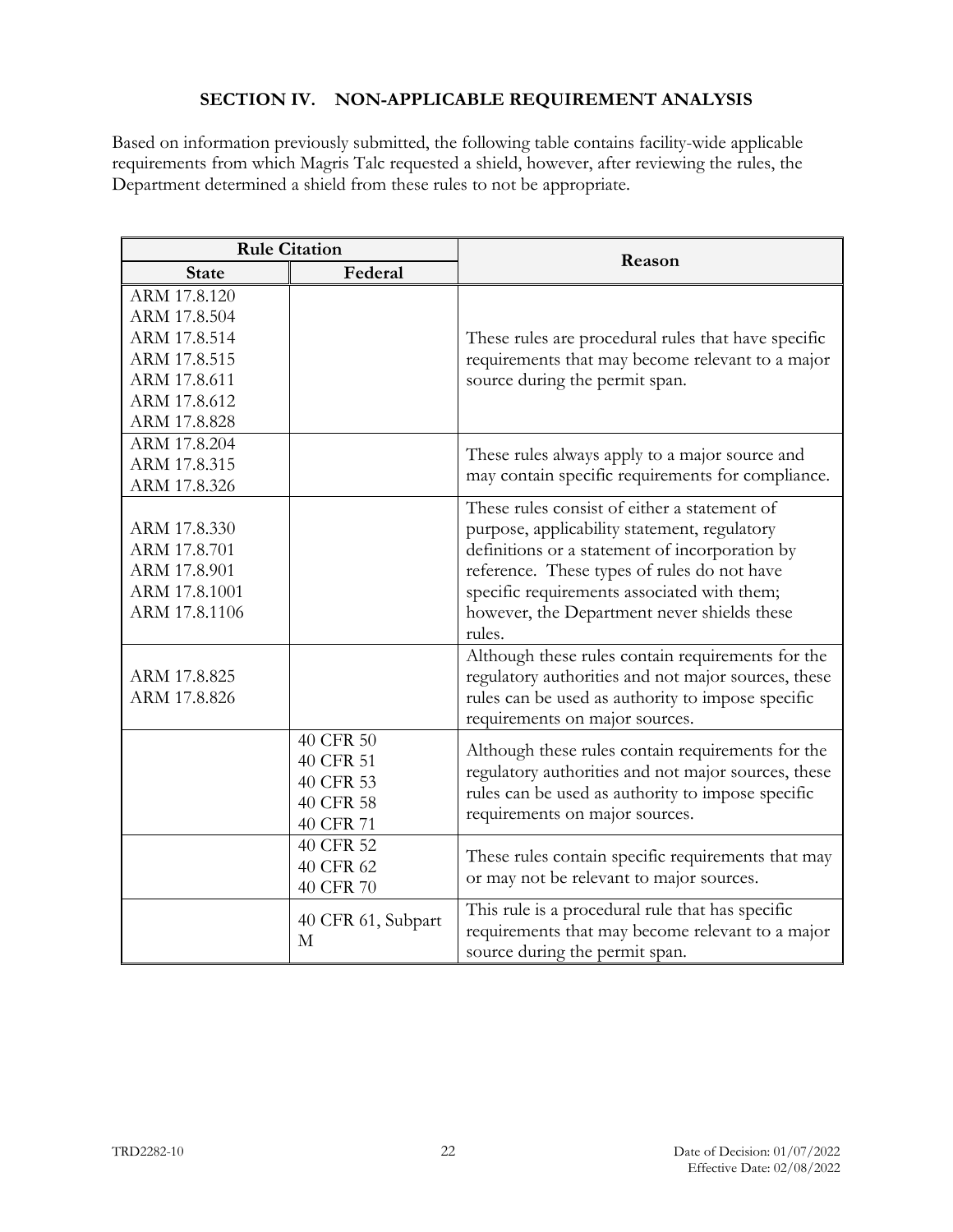### **SECTION V. FUTURE PERMIT CONSIDERATIONS**

#### **A. MACT Standards (Part 63)**

The Department is unaware of any proposed or pending MACT standards that may be promulgated that will affect the Three Forks Mill.

#### **B. NESHAP Standards (Part 61)**

The Department is unaware of any proposed or pending NESHAP standard that may be promulgated that will affect the Three Forks Mill. However, 40 CFR 61, Subpart M, is always applicable to the facility.

#### **C. NSPS Standards**

Currently, Magris Talc must comply with certain NSPS standards. 40 CFR 60, Subpart OOO is applicable to non-metallic mineral processing plants constructed, reconstructed, or modified after August 31, 1983, with production capabilities of 25 tons/hour or more. 40 CFR 60, Subpart UUU is applicable to the Rotary Dryer. 40 CFR 60, Subpart Dc is applicable to the Jet Mill boiler.

#### **D. Risk Management Plan**

As of the date of issuance of this permit, this facility does not exceed the minimum threshold quantities for any regulated substance listed in 40 CFR 68.115 for any facility process. Consequently, this facility is not required to submit a Risk Management Plan.

If a facility has more than a threshold quantity of a regulated substance in a process, the facility must comply with 40 CFR 68 requirements no later than June 21, 1999; three years after the date on which a regulated substance is first listed under 40 CFR 68.130; or the date on which a regulated substance is first present in more than a threshold quantity in a process, whichever is later.

### **E. CAM Applicability**

An emitting unit located at a Title V facility that meets the following criteria listed in ARM 17.8.1503 is subject to Subchapter 15 and must develop a CAM Plan for that unit:

- The emitting unit is subject to an emissions limitation or standard for the applicable regulated air pollutant (unless the limitation or standard that is exempt under ARM 17.8.1503(2));
- The emitting unit uses a control device to achieve compliance with such limit; and
- The emitting unit has potential pre-control device emissions of the applicable regulated air pollutant that is greater than major source thresholds.

Magris Talc does not currently have any emitting units that meet all the applicability criteria in ARM 17.8.1503, and is therefore not currently required to develop a CAM Plan.